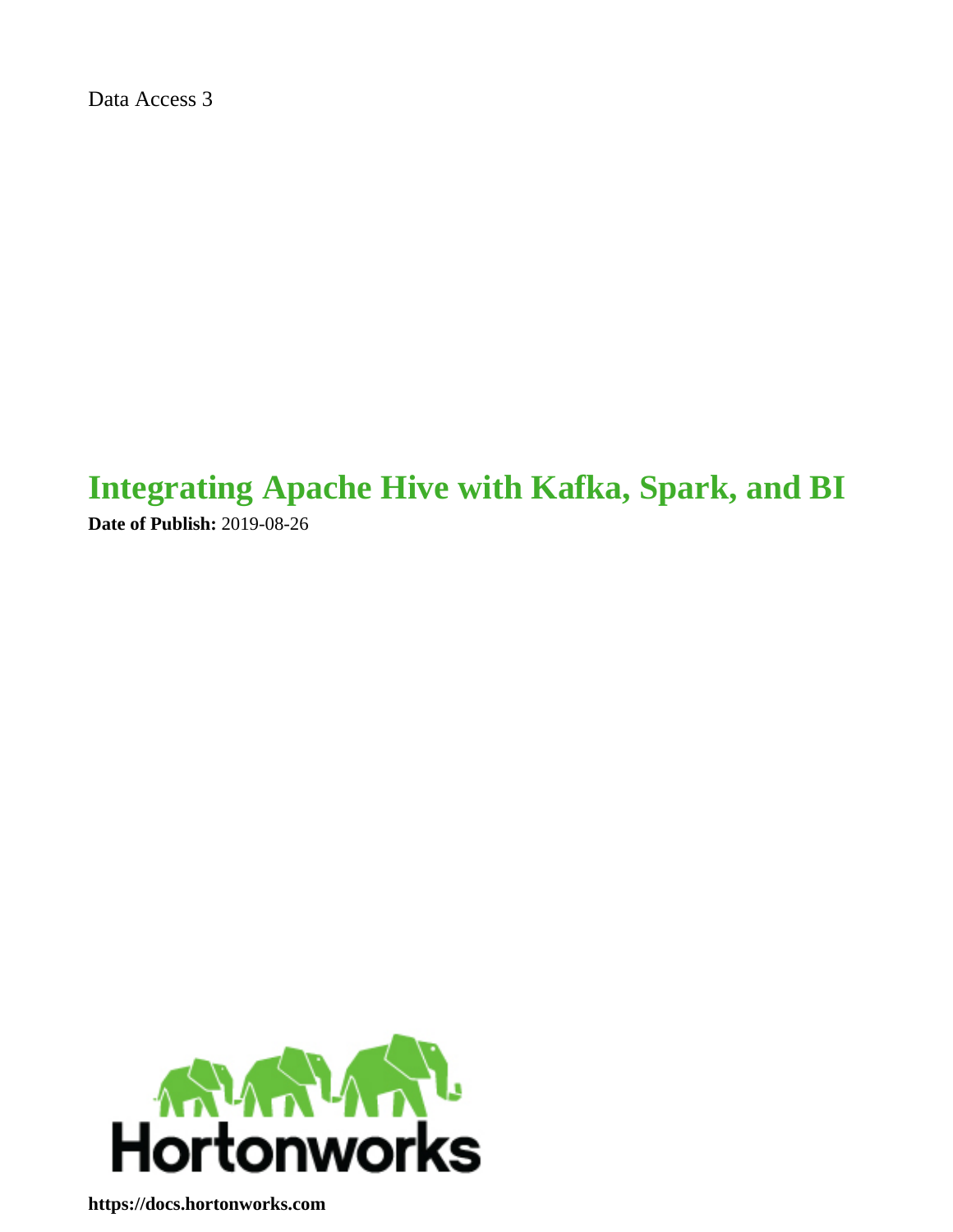## **Contents**

| 23 |
|----|

##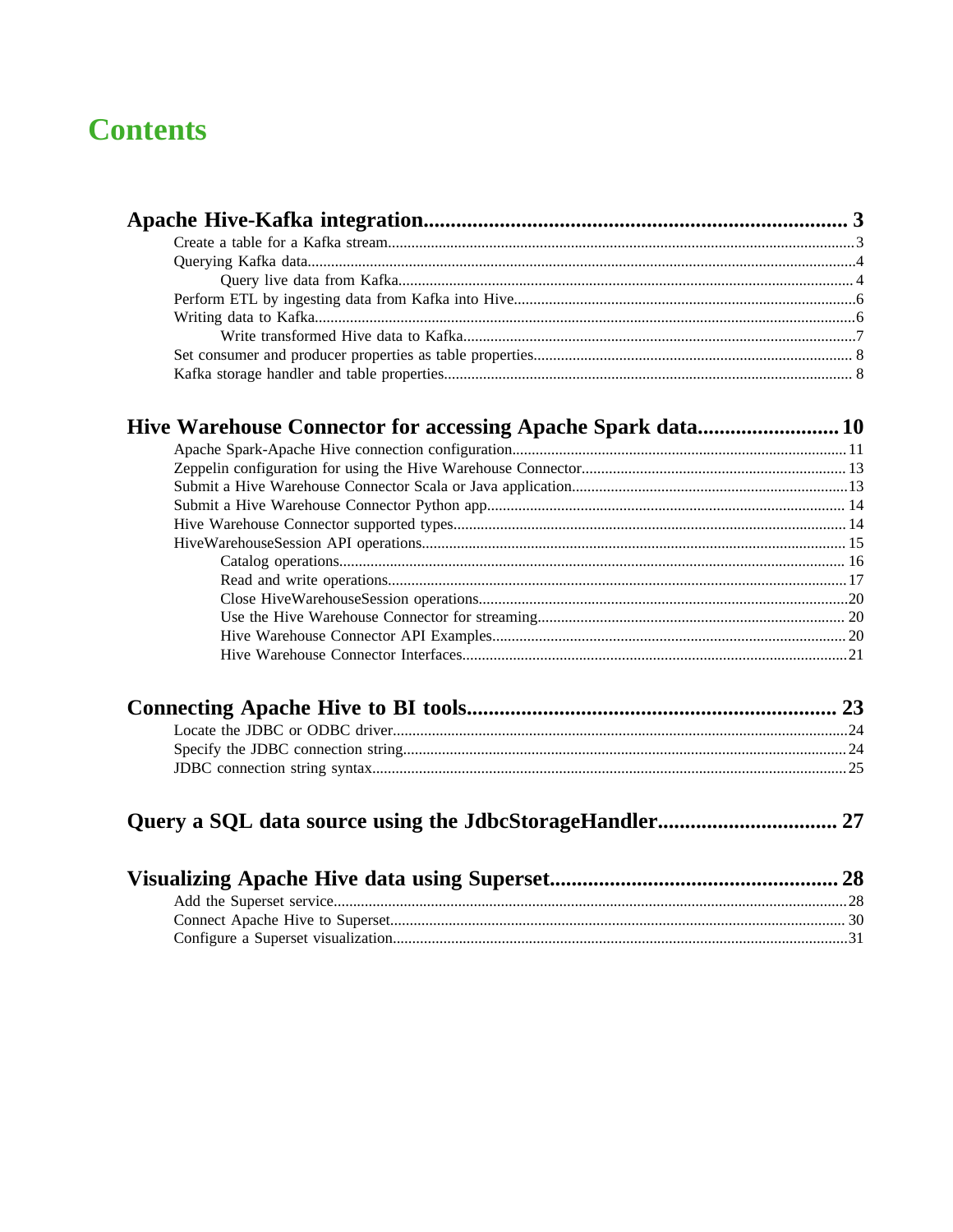## <span id="page-2-0"></span>**Apache Hive-Kafka integration**

As an Apache Hive user, you can connect to, analyze, and transform data in Apache Kafka from Hive. You can offload data from Kafka to the Hive warehouse. Using Hive-Kafka integration, you can perform actions on real-time data and incorporate streamed data into your application.

You connect to Kafka data from Hive by creating an external table that maps to a Kafka topic. The table definition includes a reference to a Kafka storage handler that connects to Kafka. On the external table, Hive-Kafka integration supports ad hoc queries, such as questions about data changes in the stream over a period of time. You can transform Kafka data in the following ways:

- Perform data masking
- Join dimension tables or any stream
- Aggregate data
- Change the SerDe encoding of the original stream
- Create a persistent stream in a Kafka topic

You can achieve data offloading by controlling its position in the stream. The Hive-Kafka connector supports the following serialization and deserialization formats:

- JsonSerDe (default)
- OpenCSVSerde
- AvroSerDe

**Related Information**

[Apache Kafka Documentation](https://kafka.apache.org/0110/documentation.html)

## <span id="page-2-1"></span>**Create a table for a Kafka stream**

You can create an external table in Apache Hive that represents an Apache Kafka stream to query real-time data in Kafka. You use a storage handler and table properties that map the Hive database to a Kafka topic and broker. If the Kafka data is not in JSON format, you alter the table to specify a serializer-deserializer for another format.

#### **Procedure**

- **1.** Get the name of the Kafka topic you want to query to use as a table property. For example: "kafka.topic" = "wiki-hive-topic"
- **2.** Construct the Kafka broker connection string. For example: "kafka.bootstrap.servers"="kafka.hostname.com:9092"
- **3.** Create an external table named kafka table by using 'org.apache.hadoop.hive.kafka.KafkaStorageHandler', as shown in the following example:

```
CREATE EXTERNAL TABLE kafka_table
   (`timestamp` timestamp , `page` string, `newPage` boolean, 
   added int, deleted bigint, delta double)
   STORED BY 'org.apache.hadoop.hive.kafka.KafkaStorageHandler'
   TBLPROPERTIES
   ("kafka.topic" = "test-topic",
  "kafka.bootstrap.servers"="localhost:9092");
```
**4.** If the default JSON serializer-deserializer is incompatible with your data, choose another format in one of the following ways: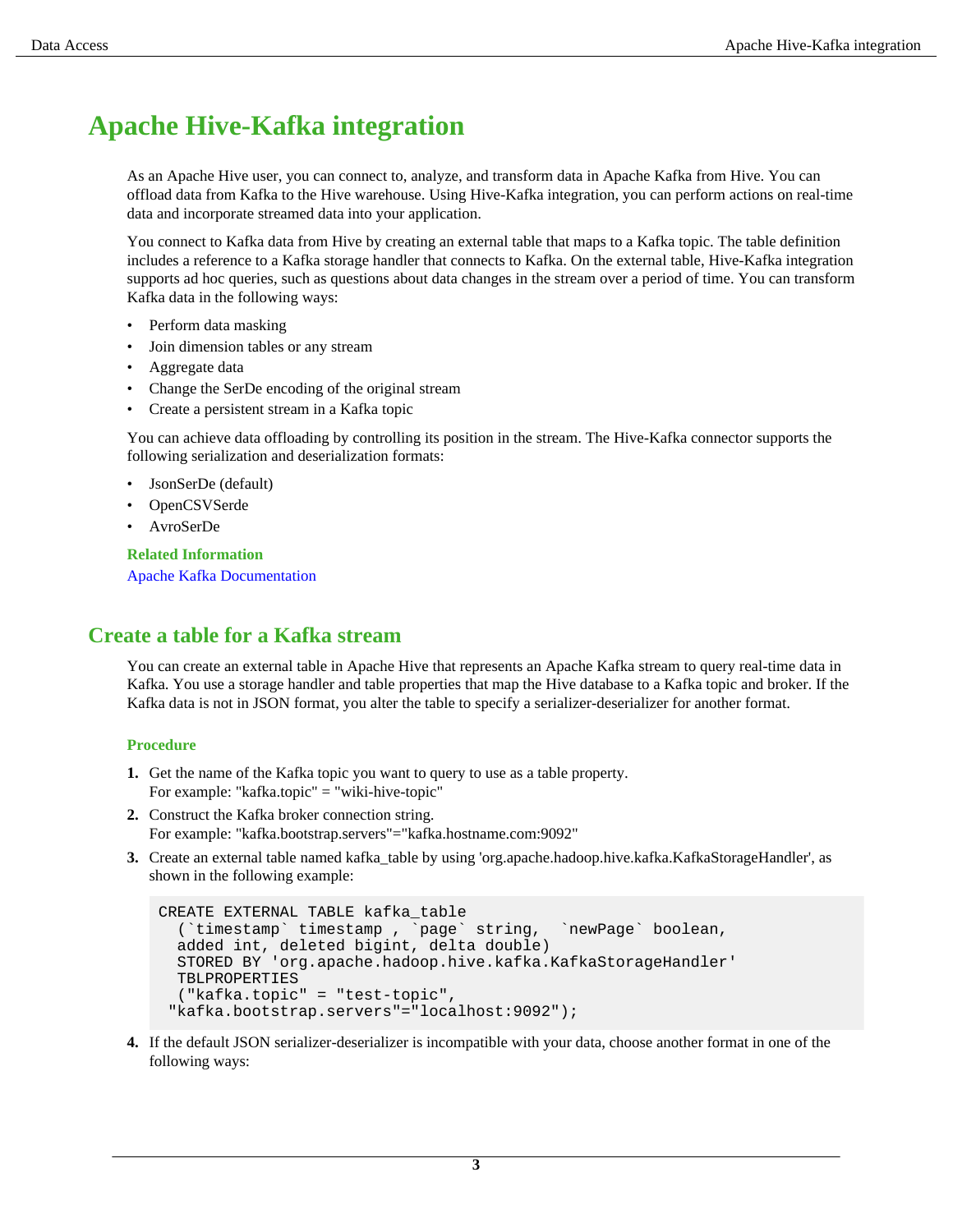• Alter the table to use another supported serializer-deserializer. For example, if your data is in Avro format, use the Kafke serializer-deserializer for Avro:

ALTER TABLE kafka\_table SET TBLPROPERTIES ("kafka.serde.class"="org.apache.hadoop.hive.serde2.avro.AvroSerDe");

• Create an external table that specifies the table in another format. For example, create a table named that specifies the Avro format in the table definition:

```
CREATE EXTERNAL TABLE kafka_t_avro
 (`timestamp` timestamp , `page` string, `newPage` boolean, 
 added int, deleted bigint, delta double)
   STORED BY 'org.apache.hadoop.hive.kafka.KafkaStorageHandler'
   TBLPROPERTIES
    ("kafka.topic" = "test-topic", 
    "kafka.bootstrap.servers"="localhost:9092"
    -- STORE AS AVRO IN KAFKA
    "kafka.serde.class"="org.apache.hadoop.hive.serde2.avro.AvroSerDe");
```
#### **Related Information**

[Apache Kafka Documentation](https://kafka.apache.org/0110/documentation.html)

## <span id="page-3-0"></span>**Querying Kafka data**

You can get useful information, including Kafka record metadata from a table of Kafka data by using typical Hive queries.

Each Kafka record consists of a user payload key (byte []) and value (byte[]), plus the following metadata fields:

- Partition int32
- Offset int64
- Timestamp int64

The Hive row represents the dual composition of Kafka data:

- The user payload serialized in the value byte array
- The metadata: key byte array, partition, offset, and timestamp fields

| value byte []                  | key byte [ ] | Record metadata                               |
|--------------------------------|--------------|-----------------------------------------------|
|                                |              |                                               |
| user_c1 type1,  user_cn typen, | key binary . | offset bigint,<br>partition int.<br>timestamp |

In the Hive representation of the Kafka record, the key byte array is called \_\_key and is of type binary. You can cast \_\_key at query time. Hive appends \_\_key to the last column derived from value byte array, and appends the partition, offset, and timestamp to \_\_key columns that are named accordingly.

#### **Related Information**

[Apache Kafka Documentation](https://kafka.apache.org/0110/documentation.html)

#### <span id="page-3-1"></span>**Query live data from Kafka**

You can get useful information from a table of Kafka data by running typical queries, such as counting the number of records streamed within an interval of time or defining a view of streamed data over a period of time.

#### **Before you begin**

This task requires Kafka 0.11 or later to support time-based lookups and prevent full stream scans.

#### **About this task**

This task assumes you created a table named kafka\_table for a Kafka stream.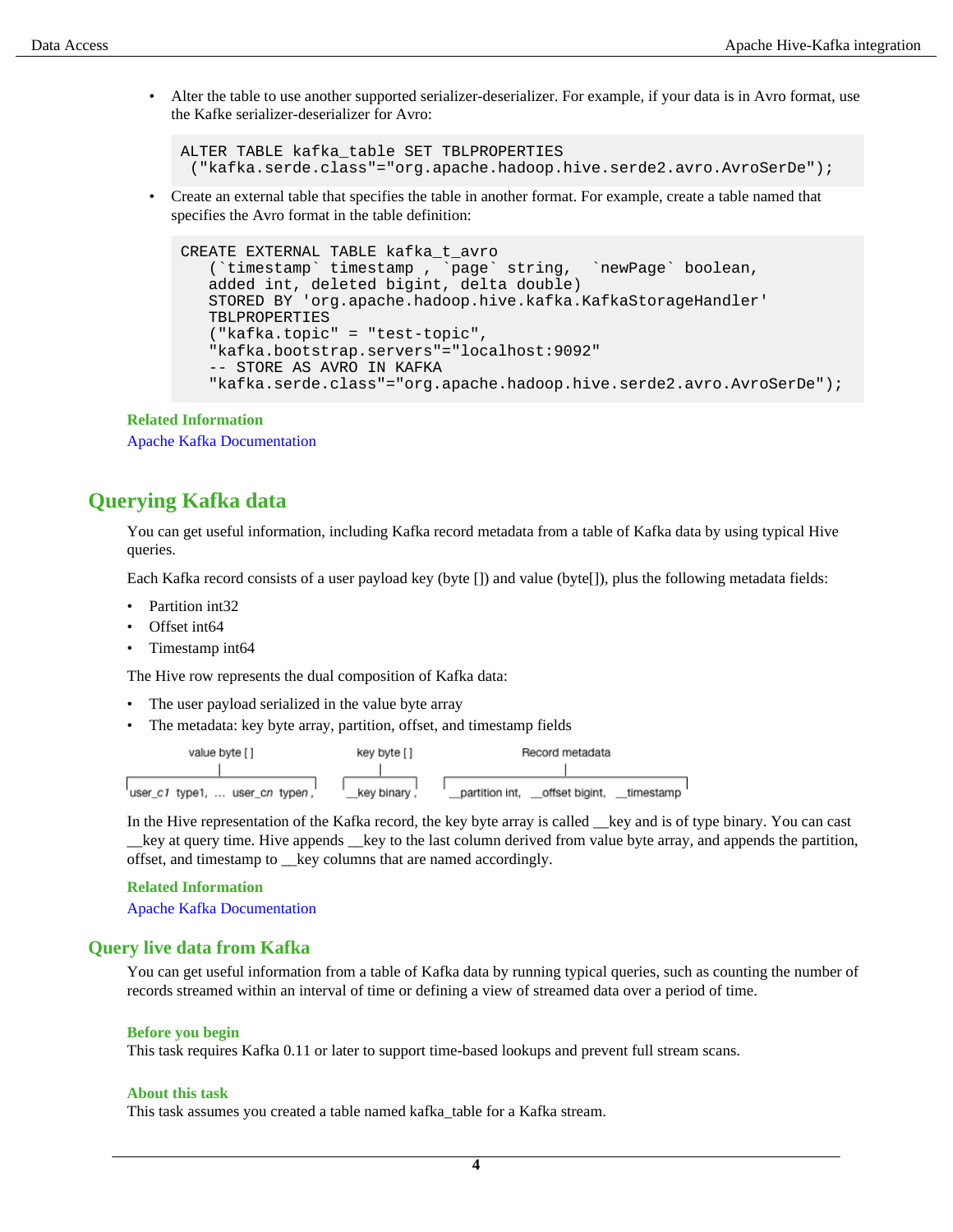#### **Procedure**

- **1.** List the table properties and all the partition or offset information for the topic. DESCRIBE EXTENDED kafka\_table;
- **2.** Count the number of Kafka records that have timestamps within the past 10 minutes.

```
SELECT COUNT(*) FROM kafka_table 
  WHERE `__timestamp` > 1000 * to_unix_timestamp(CURRENT_TIMESTAMP -
  interval '10' MINUTES);
```
Such a time-based seek requires Kafka 0.11 or later, which has a Kafka broker that supports time-based lookups; otherwise, this query leads to a full stream scan.

**3.** Define a view of data consumed within the past 15 minutes and mask specific columns.

```
CREATE VIEW last_15_minutes_of_kafka_table AS SELECT `timestamp`, `user`,
  delta, 
  ADDED FROM kafka_table 
  WHERE `__timestamp` > 1000 * to_unix_timestamp(CURRENT_TIMESTAMP -
  interval '15' MINUTES) ;
```
**4.** Create a dimension table.

```
CREATE TABLE user_table (`user` string, `first_name` string , age int,
 gender string, comments string) STORED as ORC ;
```
**5.** Join the view of the stream over the past 15 minutes to user\_table, group by gender, and compute aggregates over metrics from fact table and dimension tables.

```
SELECT SUM(added) AS added, SUM(deleted) AS deleted, AVG(delta) AS delta,
 AVG(age) AS avg_age , gender 
 FROM last 15 minutes of kafka table
  JOIN user_table ON `last_15_minutes_of_kafka_table`.`user` =
  `user_table`.`user`
  GROUP BY gender LIMIT 10;
```
**6.** Perform a classical user retention analysis over the Kafka stream consisting of a stream-to-stream join that runs adhoc queries on a view defined over the past 15 minutes.

```
-- Stream join over the view itself
-- Assuming l15min_wiki is a view of the last 15 minutes
SELECT COUNT( DISTINCT activity.`user`) AS active_users, 
COUNT(DISTINCT future_activity.`user`) AS retained_users
FROM l15min_wiki AS activity
LEFT JOIN l15min_wiki AS future_activity ON activity.`user` =
 future_activity.`user`
AND activity.`timestamp` = future_activity.`timestamp` - interval '5'
 minutes ; 
-- Stream-to-stream join
-- Assuming wiki_kafka_hive is the entire stream.
SELECT floor_hour(activity.`timestamp`), COUNT( DISTINCT activity.`user`)
 AS active_users, 
COUNT(DISTINCT future_activity.`user`) as retained_users
FROM wiki_kafka_hive AS activity
LEFT JOIN wiki_kafka_hive AS future_activity ON activity.`user` =
 future_activity.`user`
AND activity.`timestamp` = future_activity.`timestamp` - interval '1'
 hour 
GROUP BY floor_hour(activity.`timestamp`);
```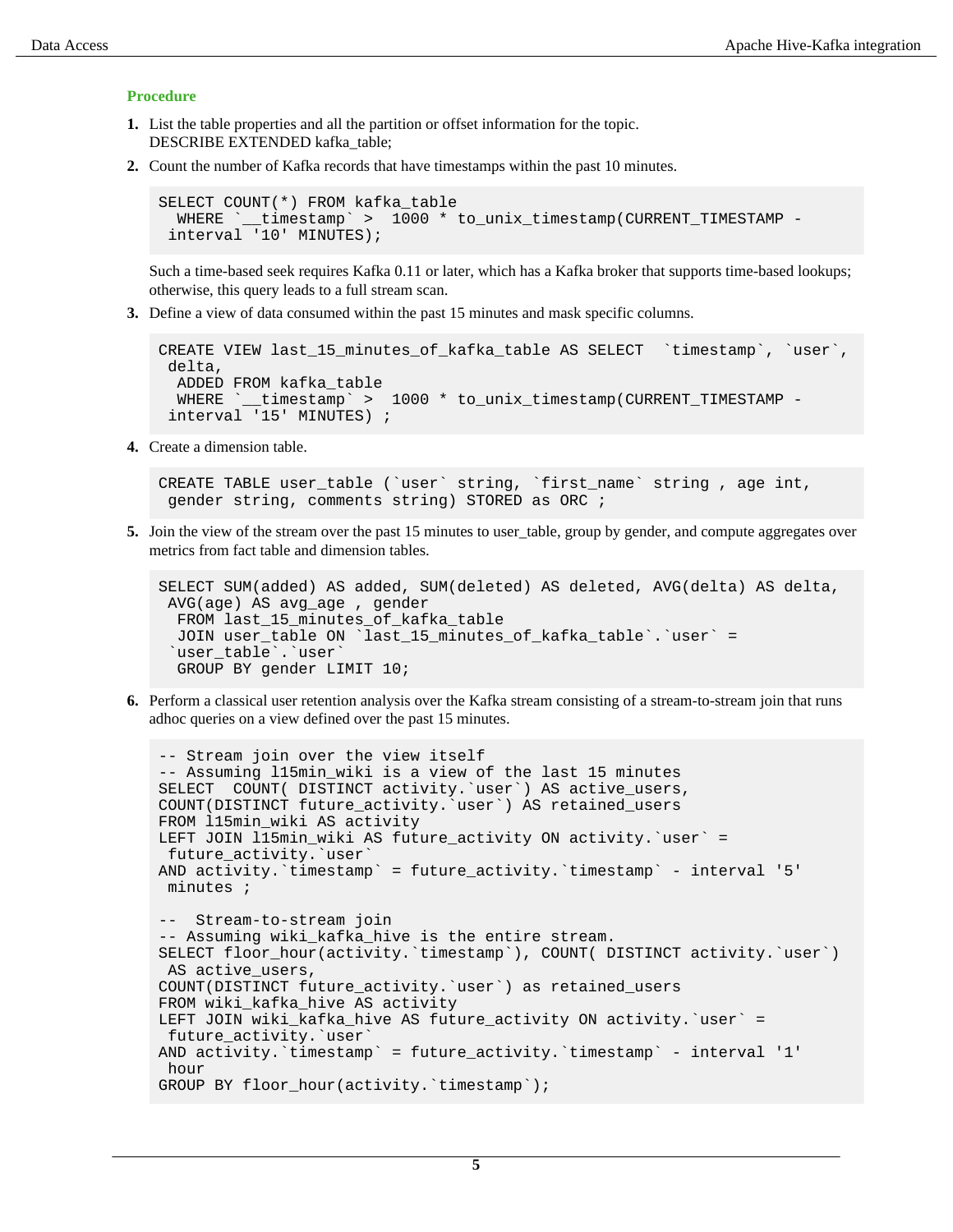**Related Information**

[Apache Kafka Documentation](https://kafka.apache.org/0110/documentation.html)

### <span id="page-5-0"></span>**Perform ETL by ingesting data from Kafka into Hive**

You can extract, transform, and load a Kafka record into Hive in a single transaction.

#### **Procedure**

**1.** Create a table to represent source Kafka record offsets.

```
CREATE TABLE kafka_table_offsets(partition_id int, max_offset bigint,
  insert_time timestamp);
```
**2.** Initialize the table.

```
INSERT OVERWRITE TABLE kafka_table_offsets 
SELECT `__partition`, min(`__offset`) - 1, CURRENT_TIMESTAMP 
FROM wiki_kafka_hive 
GROUP BY `__partition`, CURRENT_TIMESTAMP;
```
**3.** Create the destination table.

```
CREATE TABLE orc kafka table (partition id int, koffset bigint, ktimestamp
 bigint,
   `timestamp` timestamp , `page` string, `user` string, `diffurl` string, 
   `isrobot` boolean, added int, deleted int, delta bigint
) STORED AS ORC;
```
**4.** Insert Kafka data into the ORC table.

```
FROM wiki_kafka_hive ktable JOIN kafka_table_offsets offset_table
ON (ktable.`__partition` = offset_table.partition_id<br>AND ktable.`__offset` > offset_table.max_offset )
              _{\rm \_offset} > offset_table.max_offset )
INSERT INTO TABLE orc_kafka_table 
SELECT `__partition`, `__offset`, `__timestamp`,
 `timestamp`, `page`, `user`, `diffurl`, `isrobot`, added , deleted ,
  delta
INSERT OVERWRITE TABLE kafka_table_offsets 
SELECT `__partition`, max(`__offset`), CURRENT_TIMESTAMP 
GROUP BY `__partition`, CURRENT_TIMESTAMP;
```
**5.** Check the insertion.

SELECT MAX(`koffset`) FROM orc\_kafka\_table LIMIT 10; SELECT COUNT(\*) AS c FROM orc\_kafka\_table GROUP BY partition\_id, koffset HAVING c > 1;

**6.** Repeat step 4 periodically until all the data is loaded into Hive.

#### <span id="page-5-1"></span>**Writing data to Kafka**

You can extract, transform, and load a Hive table to a Kafka topic for real-time streaming of a large volume of Hive data. You need some understanding of write semantics and the metadata columns required for writing data to Kafka.

#### **Write semantics**

The Hive-Kafka connector supports the following write semantics: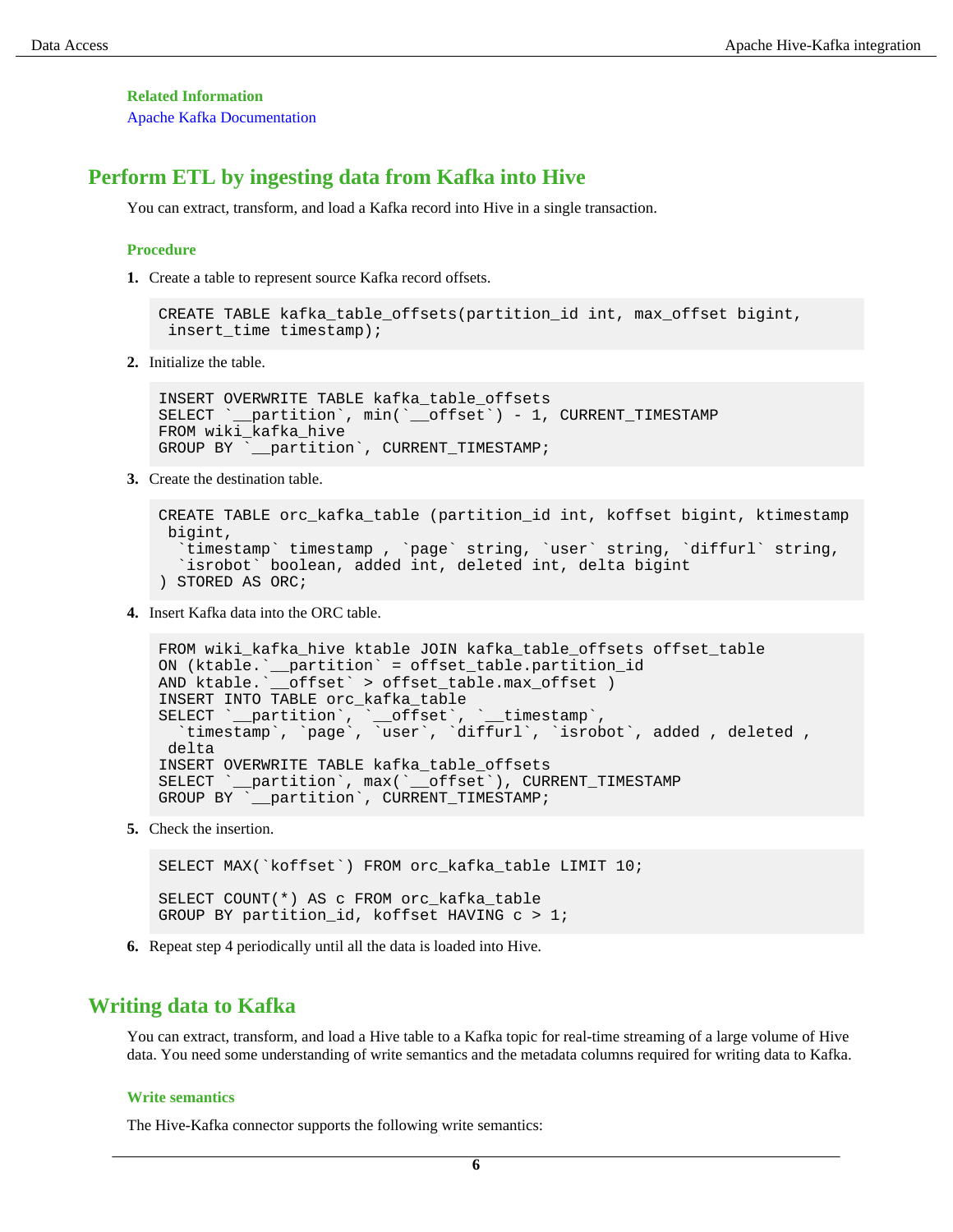- At least once (default)
- Exactly once

| At least once (default) | The default semantic. At least once is the most common<br>write semantic used by streaming engines. The internal<br>Kafka producer retries on errors. If a message is not<br>delivered, the exception is raised to the task level, which<br>causes a restart, and more retries. The At least once<br>semantic leads to one of the following conclusions: |
|-------------------------|----------------------------------------------------------------------------------------------------------------------------------------------------------------------------------------------------------------------------------------------------------------------------------------------------------------------------------------------------------|
|                         | If the job succeeds, each record is guaranteed to be<br>$\bullet$<br>delivered at least once.<br>If the job fails, some of the records might be lost and<br>$\bullet$<br>some might not be sent.                                                                                                                                                         |
|                         | In this case, you can retry the query, which eventually<br>leads to the delivery of each record at least once.                                                                                                                                                                                                                                           |
| <b>Exactly once</b>     | Following the exactly once semantic, the Hive job<br>ensures that either every record is delivered exactly once,<br>or nothing is delivered. You can use only Kafka brokers<br>supporting the Transaction API (0.11.0.x or later).<br>To use this semantic, you must set the table property<br>"kafka.write.semantic"="EXACTLY_ONCE".                    |

#### **Metadata columns**

In addition to the user row payload, the insert statement must include values for the following extra columns:

| kev                        | Although you can set the value of this metadata<br>column to null, using a meaningful key value to avoid<br>unbalanced partitions is recommended. Any binary value<br>is valid.                                                              |
|----------------------------|----------------------------------------------------------------------------------------------------------------------------------------------------------------------------------------------------------------------------------------------|
| partition                  | Use null unless you want to route the record to a<br>particular partition. Using a nonexistent partition value<br>results in an error.                                                                                                       |
| offset                     | You cannot set this value, which is fixed at -1.                                                                                                                                                                                             |
| _timestamp                 | You can set this value to a meaningful timestamp,<br>represented as the number of milliseconds since epoch.<br>Optionally, you can set this value to null or -1, which<br>means that the Kafka broker strategy sets the timestamp<br>column. |
| <b>Related Information</b> |                                                                                                                                                                                                                                              |

[Apache Kafka Documentation](https://kafka.apache.org/0110/documentation.html)

### <span id="page-6-0"></span>**Write transformed Hive data to Kafka**

You can change streaming data and include the changes in a stream. You extract a Kafka input topic, transform the record in Hive, and load a Hive table back into a Kafka record.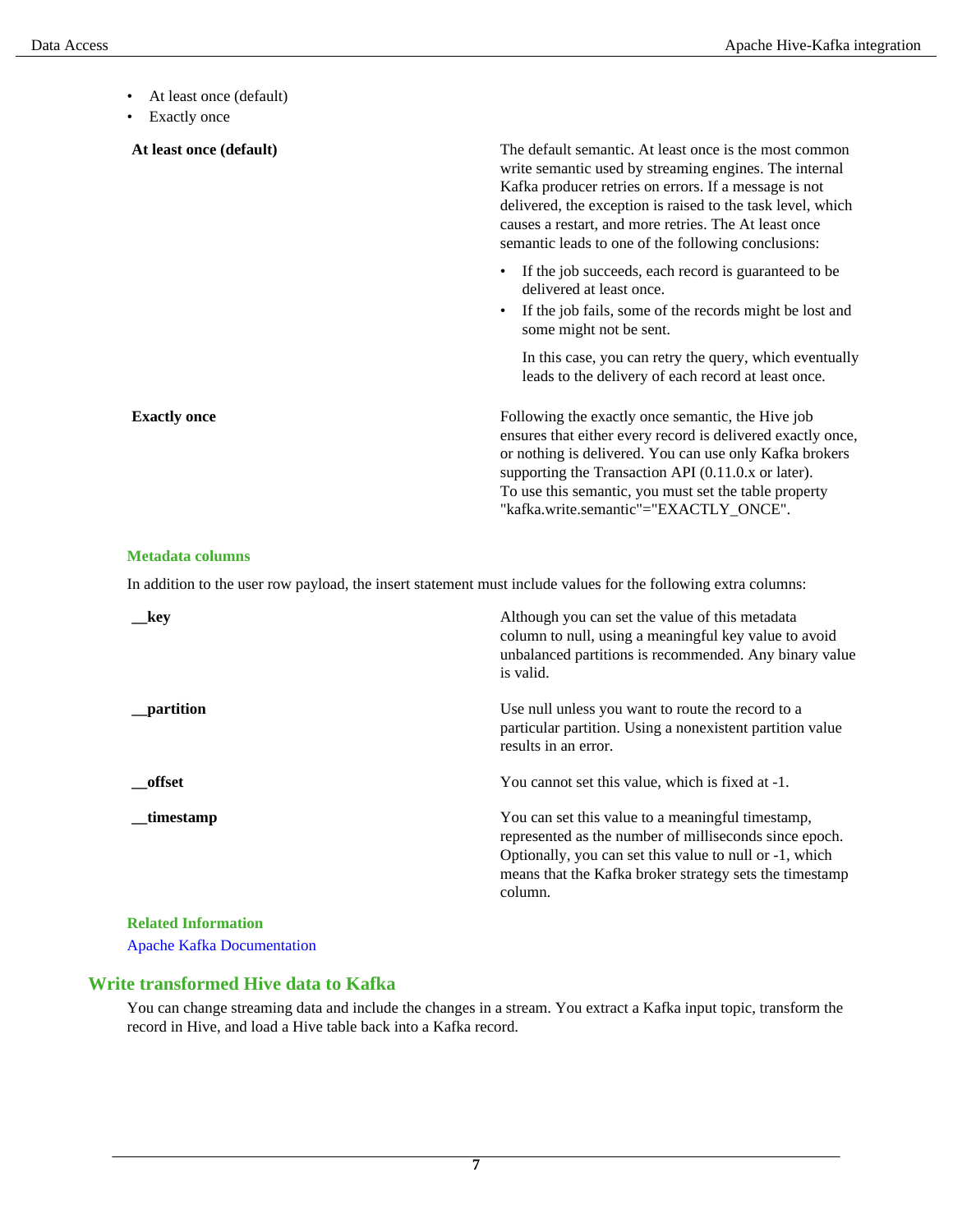#### **About this task**

This task assumes that you already queried live data from Kafka. When you transform the record in the Hive execution engine, you compute a moving average over a window of one minute. The resulting record that you write back to another Kafka topic is named moving\_avg\_wiki\_kafka\_hive.

#### **Procedure**

.

**1.** Create an external table to represent the Hive data that you want to load into Kafka.

```
CREATE EXTERNAL TABLE moving_avg_wiki_kafka_hive 
(`channel` string, `namespace` string,`page` string, `timestamp`
 timestamp , avg_delta double )
STORED BY 'org.apache.hadoop.hive.kafka.KafkaStorageHandler'
TBLPROPERTIES
   ("kafka.topic" = "moving_avg_wiki_kafka_hive",
   "kafka.bootstrap.servers"="kafka.hostname.com:9092",
   -- STORE AS AVRO IN KAFKA
   "kafka.serde.class"="org.apache.hadoop.hive.serde2.avro.AvroSerDe");
```
**2.** Insert data that you select from the Kafka topic back into the Kafka record.

```
INSERT INTO TABLE moving_avg_wiki_kafka_hive 
SELECT `channel`, `namespace`, `page`, `timestamp`, 
  AVG(delta) OVER (ORDER BY `timestamp` ASC ROWS BETWEEN 60 PRECEDING AND
  CURRENT ROW) AS avg_delta, 
 null AS `_key`, null AS `_partition`, -1 AS `_offset`, to_epoch_milli
(CURRENT_TIMESTAMP) AS `__timestamp`
FROM 115min wiki;
```
The timestamps of the selected data are converted to milliseconds since epoch for clarity.

#### **Related Information**

[Query live data from Kafka](#page-3-1)

### <span id="page-7-0"></span>**Set consumer and producer properties as table properties**

You can use Kafka consumer and producer properties in the TBLPROPERTIES clause of a Hive query. By prefixing the key with kafka.consumer or kafka.producer, you can set the table properties.

#### **Procedure**

For example, if you want to inject 5000 poll records into the Kafka consumer, use the following syntax.

```
ALTER TABLE kafka_table SET TBLPROPERTIES
  ("kafka.consumer.max.poll.records"="5000");
```
### <span id="page-7-1"></span>**Kafka storage handler and table properties**

You use the Kafka storage handler and table properties to specify the query connection and configuration.

#### **Kafka storage handler**

You specify 'org.apache.hadoop.hive.kafka.KafkaStorageHandler' in queries to connect to, and transform a Kafka topic into, a Hive table. In the definition of an external table, the storage handler creates a view over a single Kafka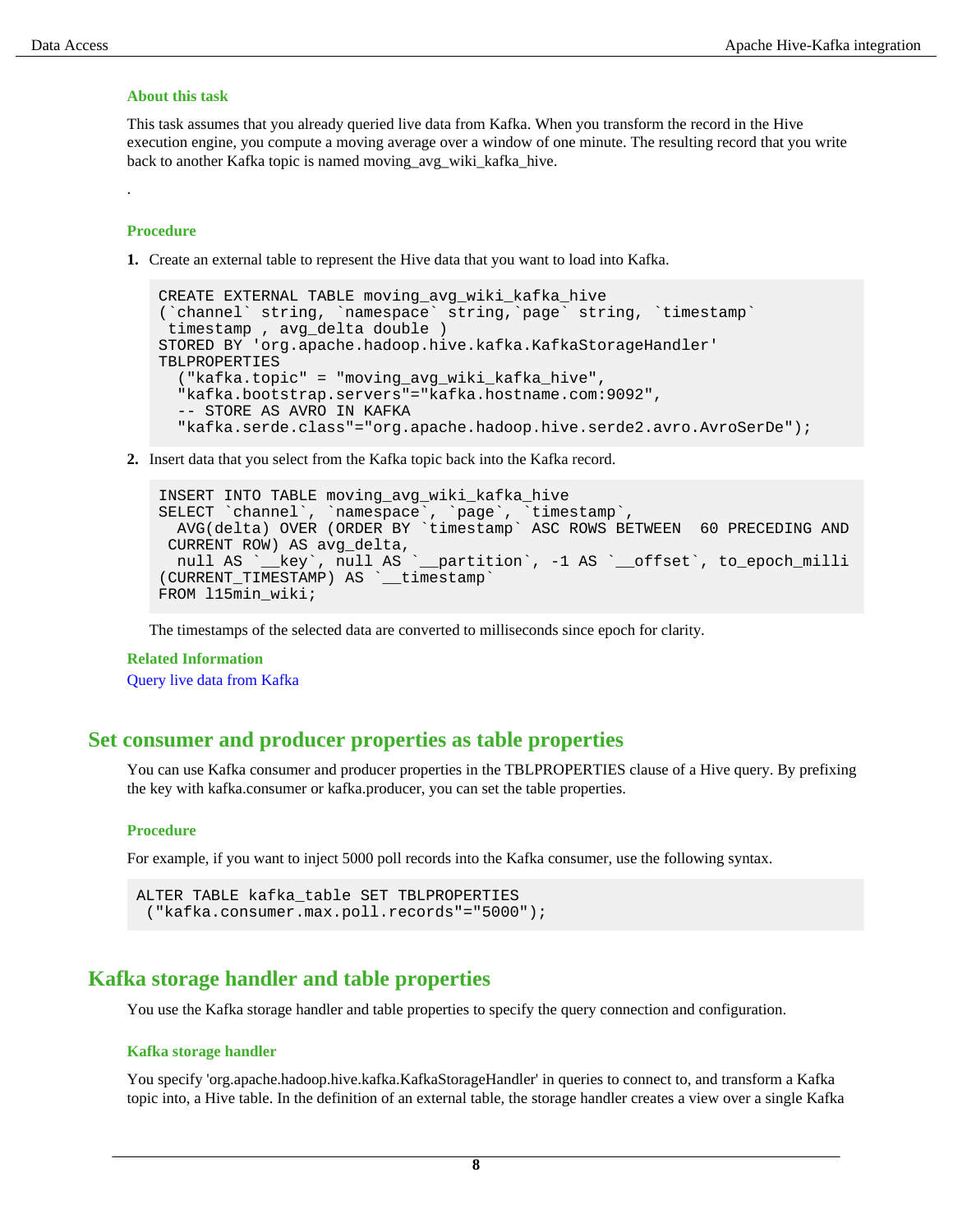topic. For example, to use the storage handler to connect to a topic, the following table definition specifies the storage handler and required table properties: the topic name and broker connection string.

```
CREATE EXTERNAL TABLE kafka_table
    (`timestamp` timestamp , `page` string, `newPage` boolean, 
    added int, deleted bigint, delta double)
    STORED BY 'org.apache.hadoop.hive.kafka.KafkaStorageHandler'
   TBLPROPERTIES
    ("kafka.topic" = "test-topic",
  "kafka.bootstrap.servers"="localhost:9092");
```
You set the following table properties forwith the Kafka storage handler:

**kafka.topic** The Kafka topic to connect to

| kafka.bootstrap.servers | The broker connection string |
|-------------------------|------------------------------|
|-------------------------|------------------------------|

#### **Storage handler-based optimizations**

The storage handler can optimize reads using a filter push-down when you execute a query such as the following time-based lookup supported on Kafka 0.11 or later:

```
SELECT COUNT(*) FROM kafka_table 
  WHERE `_timestamp` > 1000 * to_unix_timestamp(CURRENT_TIMESTAMP -
  interval '10' MINUTES) ;
```
The Kafka consumer supports seeking on the stream based on an offset, which the storage handler leverages to push down filters over metadata columns. The storage handler in the example above performs seeks based on the Kafka record \_\_timestamp to read only recently arrived data.

The following logical operators and predicate operators are supported in the WHERE clause:

Logical operators: OR, AND

Predicate operators:  $\lt$ ,  $\lt$   $\lt$   $\lt$ ,  $\gt$ ,  $\gt$ ,  $\gt$ ,  $\gt$ 

The storage handler reader optimizes seeks by performing partition pruning to go directly to a particular partition offset used in the WHERE clause:

```
SELECT COUNT(*) FROM kafka_table 
 WHERE (`__offset` < 10 AND `__offset` > 3 AND `__partition` = 0) 
 OR (`__partition` = 0 AND `__offset` < 105 AND `__offset` > 99) 
 OR ('__offset' = 109);
```
The storage handler scans partition 0 only, and then read only records between offset 4 and 109.

#### **Kafka metadata**

In addition to the user-defined payload schema, the Kafka storage handler appends to the table some additional columns, which you can use to query the Kafka metadata fields:

| __key       | Kafka record key (byte array)              |
|-------------|--------------------------------------------|
| __partition | Kafka record partition identifier (int 32) |
| offset      | Kafka record offset (int 64)               |
| timestamp   | Kafka record timestamp (int 64)            |

The partition identifier, record offset, and record timestamp plus a key-value pair constitute a Kafka record. Because the key-value is a 2-byte array, you must use SerDe classes to transform the array into a set of columns.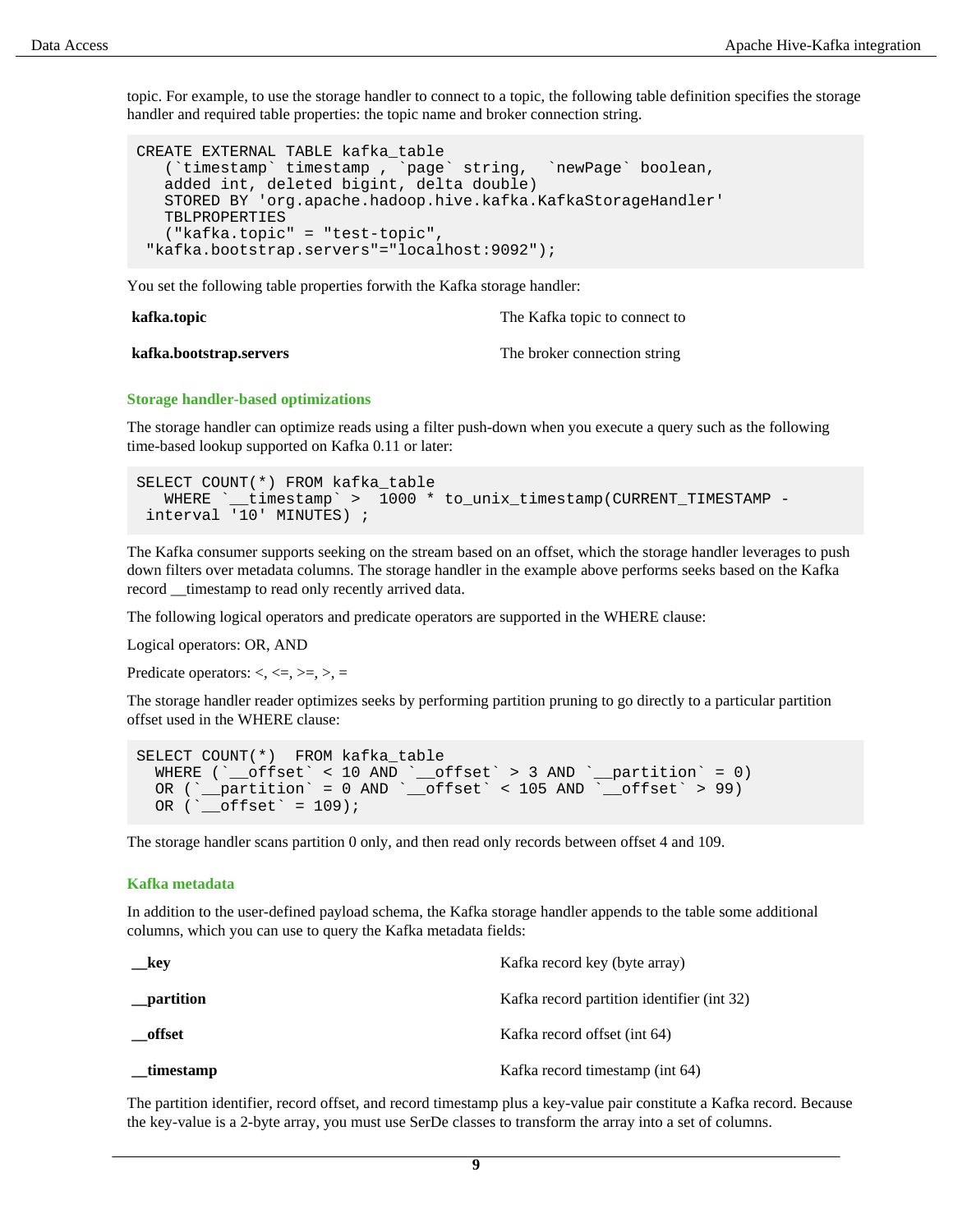#### **Table Properties**

You use certain properties in the TBLPROPERTIES clause of a Hive query that specifies the Kafka storage handler.

| <b>Property</b>                                                   | <b>Description</b>                                                                                                                              | <b>Required</b> | <b>Default</b>                          |
|-------------------------------------------------------------------|-------------------------------------------------------------------------------------------------------------------------------------------------|-----------------|-----------------------------------------|
| kafka.topic                                                       | Kafka topic name to map the table<br>to                                                                                                         | Yes             | null                                    |
| kafka.bootstrap.servers                                           | Table property indicating the<br>Kafka broker connection string                                                                                 | Yes             | null                                    |
| kafka.serde.class                                                 | Serializer and Deserializer class<br>implementation                                                                                             | N <sub>0</sub>  | org.apache.hadoop.hive.serde2.JsonSerDe |
| hive.kafka.poll.timeout.ms                                        | Parameter indicating Kafka<br>Consumer poll timeout period in<br>milliseconds. (This is independent<br>of internal Kafka consumer<br>timeouts.) | No              | 5000 (5 Seconds)                        |
| hive.kafka.max.retries                                            | Number of retries for Kafka<br>metadata fetch operations                                                                                        | N <sub>0</sub>  | 6                                       |
| hive.kafka.metadata.poll.timeout.ms Number of milliseconds before | consumer timeout on fetching<br>Kafka metadata                                                                                                  | No              | 30000 (30 Seconds)                      |
| kafka.write.semantic                                              | Writer semantic with<br>allowed values of NONE,<br>AT_LEAST_ONCE,<br>EXACTLY_ONCE                                                               | N <sub>0</sub>  | AT_LEAST_ONCE                           |

## <span id="page-9-0"></span>**Hive Warehouse Connector for accessing Apache Spark data**

The Hive Warehouse Connector (HWC) is a Spark library/plugin that is launched with the Spark app. You use the Hive Warehouse Connector API to access any managed Hive table from Spark. You must use low-latency analytical processing (LLAP) in HiveServer Interactive to read ACID, or other Hive-managed tables, from Spark.

In HDP 3.0 and later, Spark and Hive use independent catalogs for accessing SparkSQL or Hive tables on the same or different platforms. A table created by Spark resides in the Spark catalog. A table created by Hive resides in the Hive catalog. Databases fall under the catalog namespace, similar to how tables belong to a database namespace. Although independent, these tables interoperate and you can see Spark tables in the Hive catalog, but only when using the Hive Warehouse Connector.

You can use the Hive Warehouse Connector (HWC) API to access any type of table in the Hive catalog from Spark. When you use SparkSQL, standard Spark APIs access tables in the Spark catalog.



Using HWC, you can export tables and extracts from the Spark catalog to Hive and from the Hive catalog to Spark. You export tables and extracts from the Spark catalog to Hive by reading them using Spark APIs and writing them to the Hive catalog using the HWC. You must use low-latency analytical processing (LLAP) in HiveServer Interactive to read ACID, or other Hive-managed tables, from Spark. You do not need LLAP to write to ACID, or other managed tables, from Spark. You do not need HWC to access external tables from Spark.

Using the HWC, you can read and write Apache Spark DataFrames and Streaming DataFrames. Apache Ranger and the HiveWarehouseConnector library provide row and column, fine-grained access to the data.

Limitations

• From HWC, writes are supported for ORC tables only.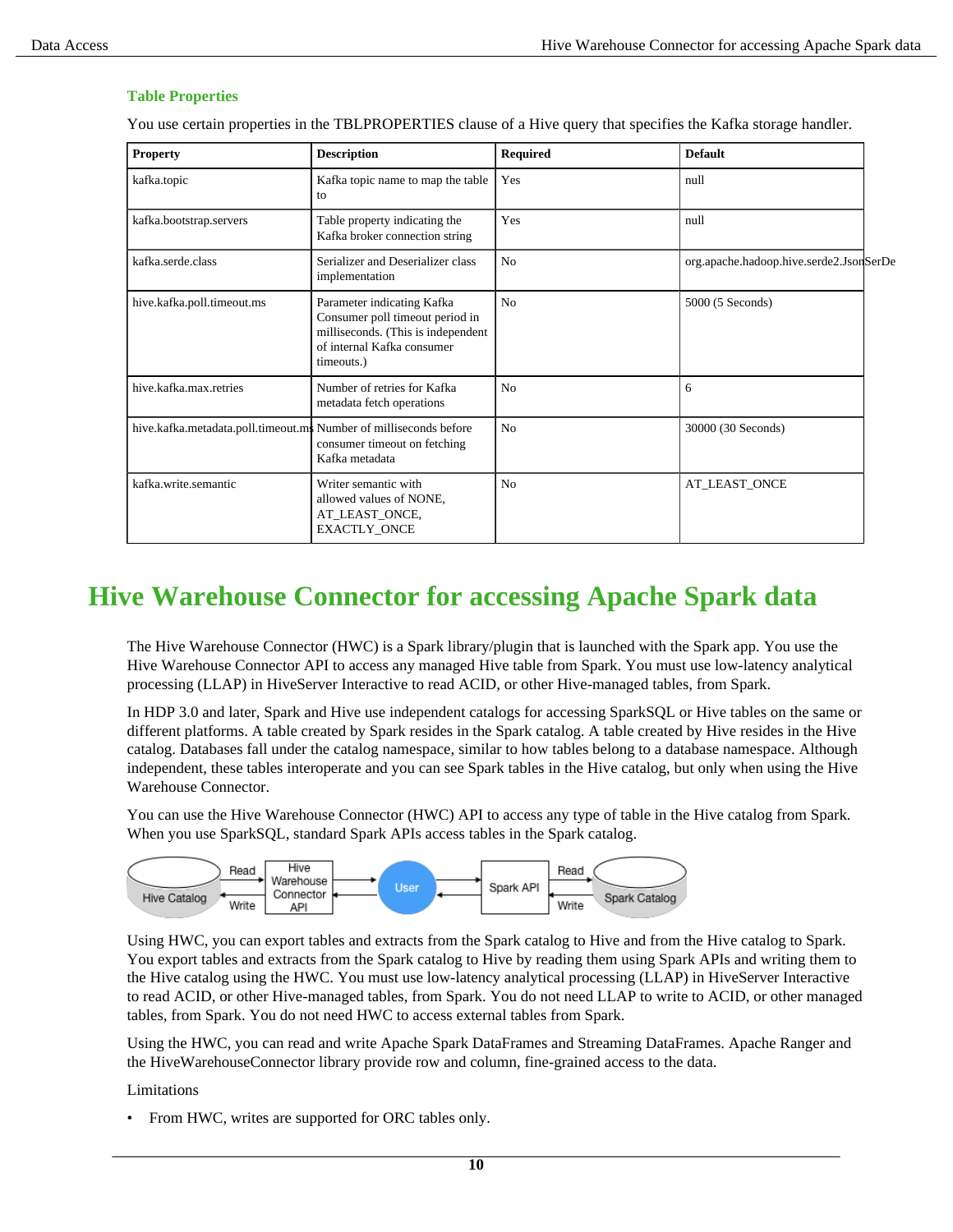- Table stats are not generated when you write a DataFrame to Hive.
- The spark thrift server is not supported.
- When the HWC API save mode is overwrite, writes are limited.

You cannot read from and overwrite the same table. If your query accesses only one table and you try to overwrite that table using an HWC API write method, a deadlock state might occur. Do not attempt this operation.

Example: Operation Not Supported

```
scala> val df = hive.executeQuery("select * from t1")
scala>
 df.write.format("com.hortonworks.spark.sql.hive.llap.HiveWarehouseConnector").mode("
  "t1").save
```
Supported applications and operations

The Hive Warehouse Connector supports the following applications:

- Spark shell
- PySpark
- The spark-submit script

The following list describes a few of the operations supported by the Hive Warehouse Connector:

- Describing a table
- Creating a table for ORC-formatted data
- Selecting Hive data and retrieving a DataFrame
- Writing a DataFrame to Hive in batch
- Executing a Hive update statement
- Reading Hive table data, transforming it in Spark, and writing it to a new Hive table
- Writing a DataFrame or Spark stream to Hive using HiveStreaming

#### **Related Information**

[HiveWarehouseConnector Github project](https://github.com/hortonworks-spark/spark-llap/tree/master)

[HiveWarehouseConnector for handling Apache Spark data](https://docs.hortonworks.com/HDPDocuments/HDP3/HDP-3.1.4/developing-spark-applications/content/using_spark_hive_warehouse_connector.html)

[Hortonworks Community Connection: Integrating Apache Hive with Apache Spark--Hive Warehouse Connector](https://community.hortonworks.com/content/kbentry/223626/integrating-apache-hive-with-apache-spark-hive-war.html) [Hive Warehouse Connector Use Cases](https://hortonworks.com/blog/hive-warehouse-connector-use-cases/)

## <span id="page-10-0"></span>**Apache Spark-Apache Hive connection configuration**

You need to understand the workflow and service changes involved in accessing ACID table data from Spark. You can configure Spark properties in Ambari for using the Hive Warehouse Connector.

#### **Prerequisites**

The Hive connection string must include a user name and password; otherwise, Spark and Hive cannot connect. For example:

```
jdbc:hive2://
<host>:2181;serviceDiscoveryMode=zooKeeper;zooKeeperNamespace=hiveserver2-
interactive;user=<user name>;password=<password>
```
You use the following software to connect Spark and Hive using the HiveWarehouseConnector library.

- HDP 3.1.4
- Spark2
- Hive with HiveServer Interactive (HSI)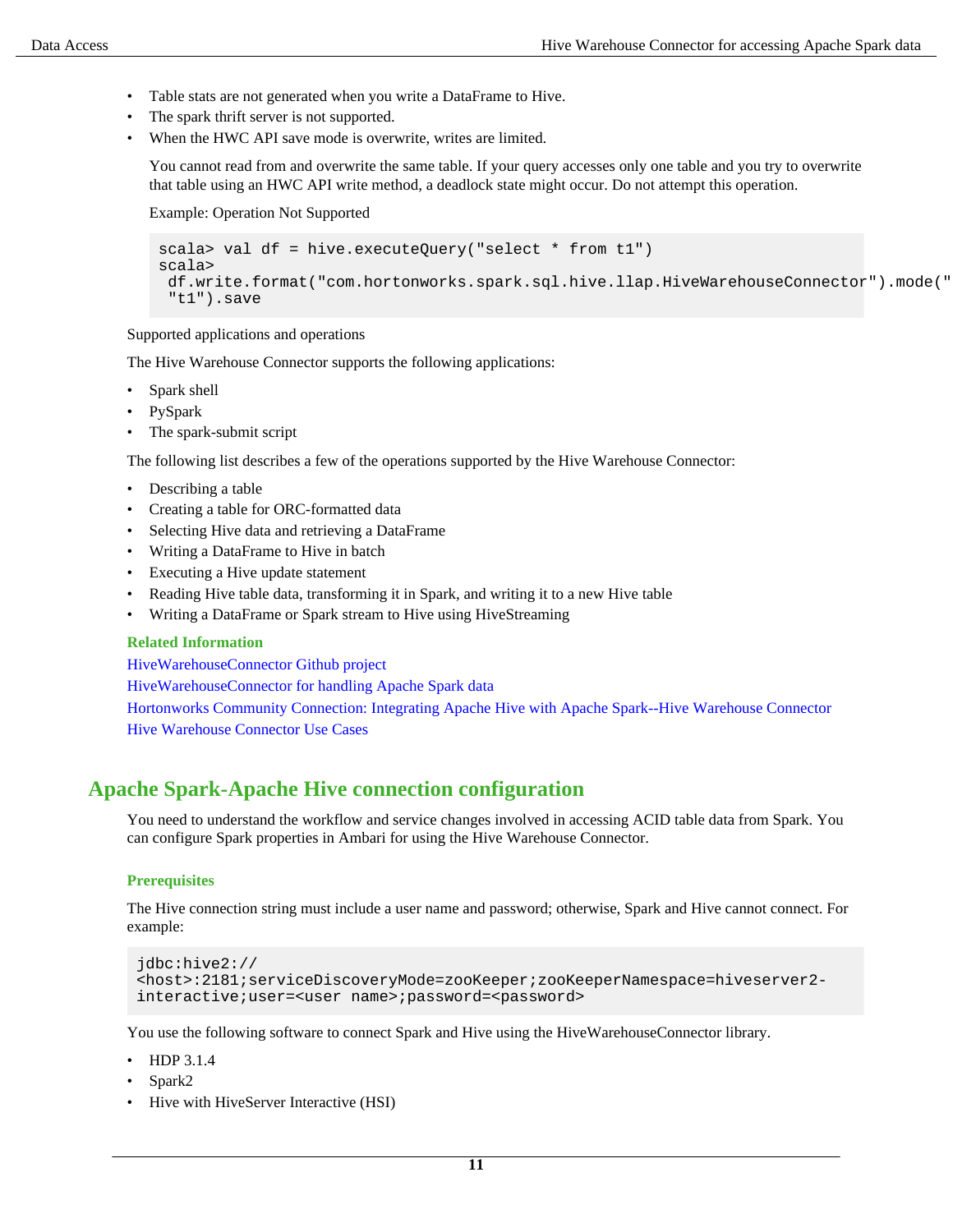The Hive Warehouse Connector (HWC) and low-latency analytical processing (LLAP) are required for certain tasks, as shown in the following table:

#### **Table 1: Spark Compatibility**

| <b>Tasks</b>                             | <b>HWC Required</b> | <b>LLAP</b> Required                             | <b>Other Requirement/Comments</b>                                       |
|------------------------------------------|---------------------|--------------------------------------------------|-------------------------------------------------------------------------|
| Read Hive managed tables from<br>Spark   | Yes                 | Yes                                              | Ranger ACLs enforced.*                                                  |
| Write Hive managed tables from<br>Spark  | Yes                 | N/A                                              | Ranger ACLs enforced.*                                                  |
| Read Hive external tables from<br>Spark  | N <sub>0</sub>      | N/A unless HWC is used, then<br>LLAP is required | Table must be defined in Spark<br>catalog. Ranger ACLs not<br>enforced. |
| Write Hive external tables from<br>Spark | N <sub>0</sub>      | N/A                                              | Ranger ACLs enforced.                                                   |

\* Ranger column level security or column masking is supported for each access pattern when you use HWC.

You need low-latency analytical processing (LLAP) in HSI to read ACID, or other Hive-managed tables, from Spark. You do not need LLAP to write to ACID, or other managed tables, from Spark. The HWC library internally uses the Hive Streaming API and LOAD DATA Hive commands to write the data. You do not need LLAP to access external tables from Spark with caveats shown in the table above.

#### **Required properties**

You must add several Spark properties through spark-2-defaults in Ambari to use the Hive Warehouse Connector for accessing data in Hive. Alternatively, configuration can be provided for each job using --conf.

• spark.sql.hive.hiveserver2.jdbc.url

The URL for HiveServer2 Interactive

• spark.datasource.hive.warehouse.metastoreUri

The URI for the metastore

• spark.datasource.hive.warehouse.load.staging.dir

The HDFS temp directory for batch writes to Hive, /tmp for example

• spark.hadoop.hive.llap.daemon.service.hosts

The application name for LLAP service

• spark.hadoop.hive.zookeeper.quorum

The ZooKeeper hosts used by LLAP

Set the values of these properties as follows:

• spark.sql.hive.hiveserver2.jdbc.url

In Ambari, copy the value from Services > Hive > Summary > HIVESERVER2 INTERACTIVE JDBC URL.

• spark.datasource.hive.warehouse.metastoreUri

Copy the value from hive.metastore.uris. In Hive, at the hive> prompt, enter set hive.metastore.uris and copy the output. For example, thrift://mycluster-1.com:9083.

• spark.hadoop.hive.llap.daemon.service.hosts

Copy value from Advanced hive-interactive-site > hive.llap.daemon.service.hosts.

• spark.hadoop.hive.zookeeper.quorum

Copy the value from Advanced hive-sitehive.zookeeper.quorum.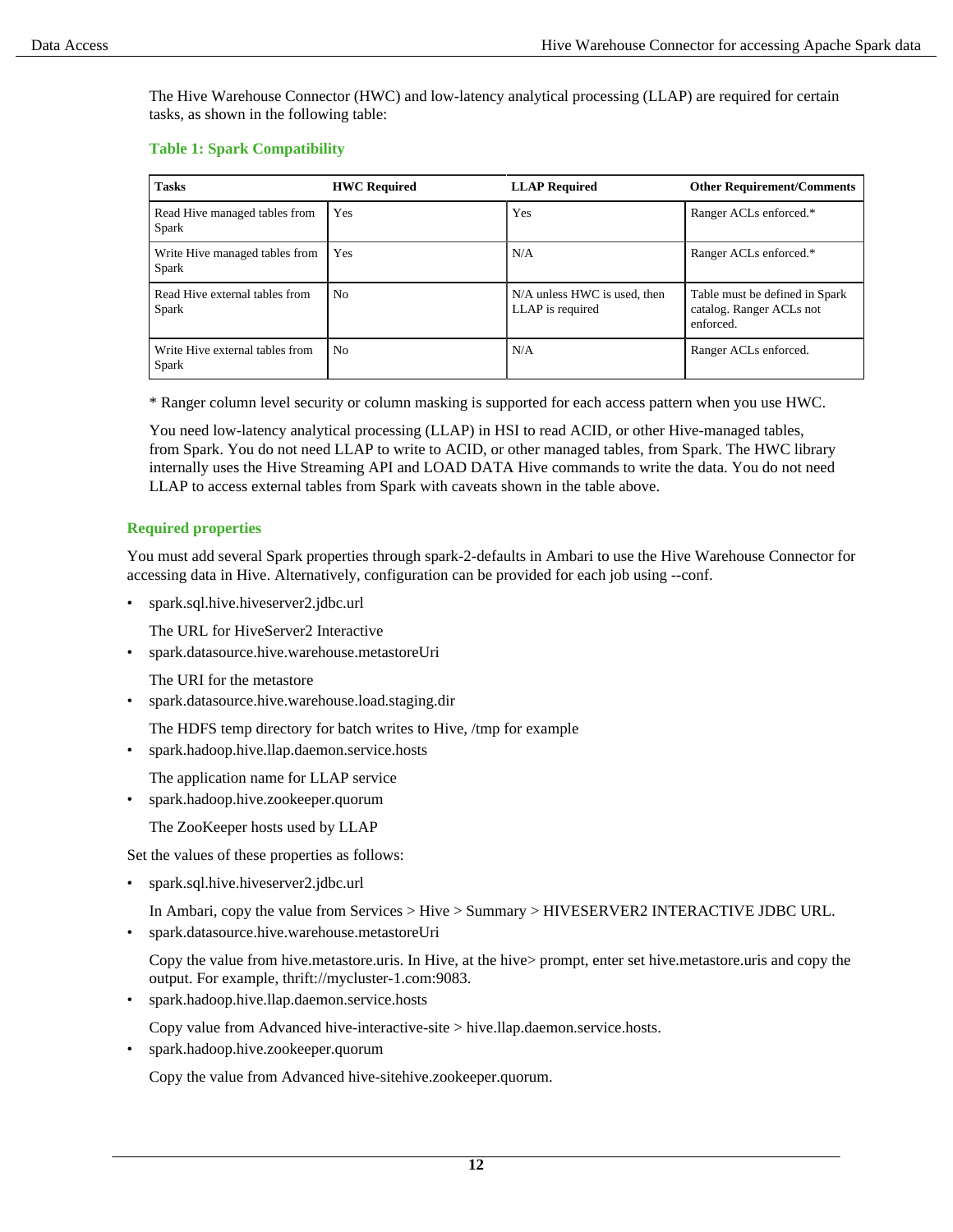#### **Optional property**

The spark.datasource.hive.warehouse.write.path.strictColumnNamesMapping validates the mapping of columns against those in Hive to alert the user to input errors. Default  $=$  true.

#### **Spark on a Kerberized YARN cluster**

In Spark client mode on a kerberized Yarn cluster, set the following property: spark.sql.hive.hiveserver2.jdbc.url.principal. This property must be equal to hive.server2.authentication.kerberos.principal. In Ambari, copy the value for this property from **Services** > **Hive** > **Configs** > **Advanced** > **Advanced hive-site** hive.server2.authentication.kerberos.principal.

**Related Information** [HiveWarehouseConnector Github project](https://github.com/hortonworks-spark/spark-llap/tree/master) [HiveWarehouseConnector for handling Apache Spark data](https://docs.hortonworks.com/HDPDocuments/HDP3/HDP-3.1.4/developing-spark-applications/content/using_spark_hive_warehouse_connector.html)

## <span id="page-12-0"></span>**Zeppelin configuration for using the Hive Warehouse Connector**

You can use the Hive Warehouse Connector in Zeppelin notebooks using the spark2 interpreter by modifying or adding properties to your spark2 interpreter settings.

#### **Interpreter properties**

• spark.jars

/usr/hdp/current/hive\_warehouse\_connector/hive-warehouse-connector-assembly-<version>.jar

• spark.submit.pyFiles

/usr/hdp/current/hive\_warehouse\_connector/pyspark\_hwc-<version>.zip

• spark.hadoop.hive.llap.daemon.service.hosts

App name for LLAP service. In Ambari, copy the value from **Services** > **Hive** > **Configs** > **Advanced hiveinteractive-site** > **hive.llap.daemon.service.hosts**.

• spark.sql.hive.hiveserver2.jdbc.url

URL for HiveServer2 Interactive. In Ambari, copy the value from **Services** > **Hive** > **Summary** > **HIVESERVER2 INTERACTIVE JDBC URL**.

• spark.yarn.security.credentials.hiveserver2.enabled

Only enable for kerberized cluster-mode.

• spark.sql.hive.hiveserver2.jdbc.url.principal

Kerberos principal for HiveServer2 Interactive. In Ambari, copy the value from Advanced hive-site > hive.server2.authentication.kerberos.principal.

• spark.hadoop.hive.zookeeper.quorum

ZooKeeper hosts used by LLAP. In Ambari, copy the value from **Services** > **Hive** > **Configs** > **Advanced hivesite** > **hive.zookeeper.quorum**.

## <span id="page-12-1"></span>**Submit a Hive Warehouse Connector Scala or Java application**

You can submit an app based on the HiveWarehouseConnector library to run on Spark Shell, PySpark, and sparksubmit.

#### **Procedure**

**1.** Locate the hive-warehouse-connector-assembly jar in /usr/hdp/current/hive\_warehouse\_connector/.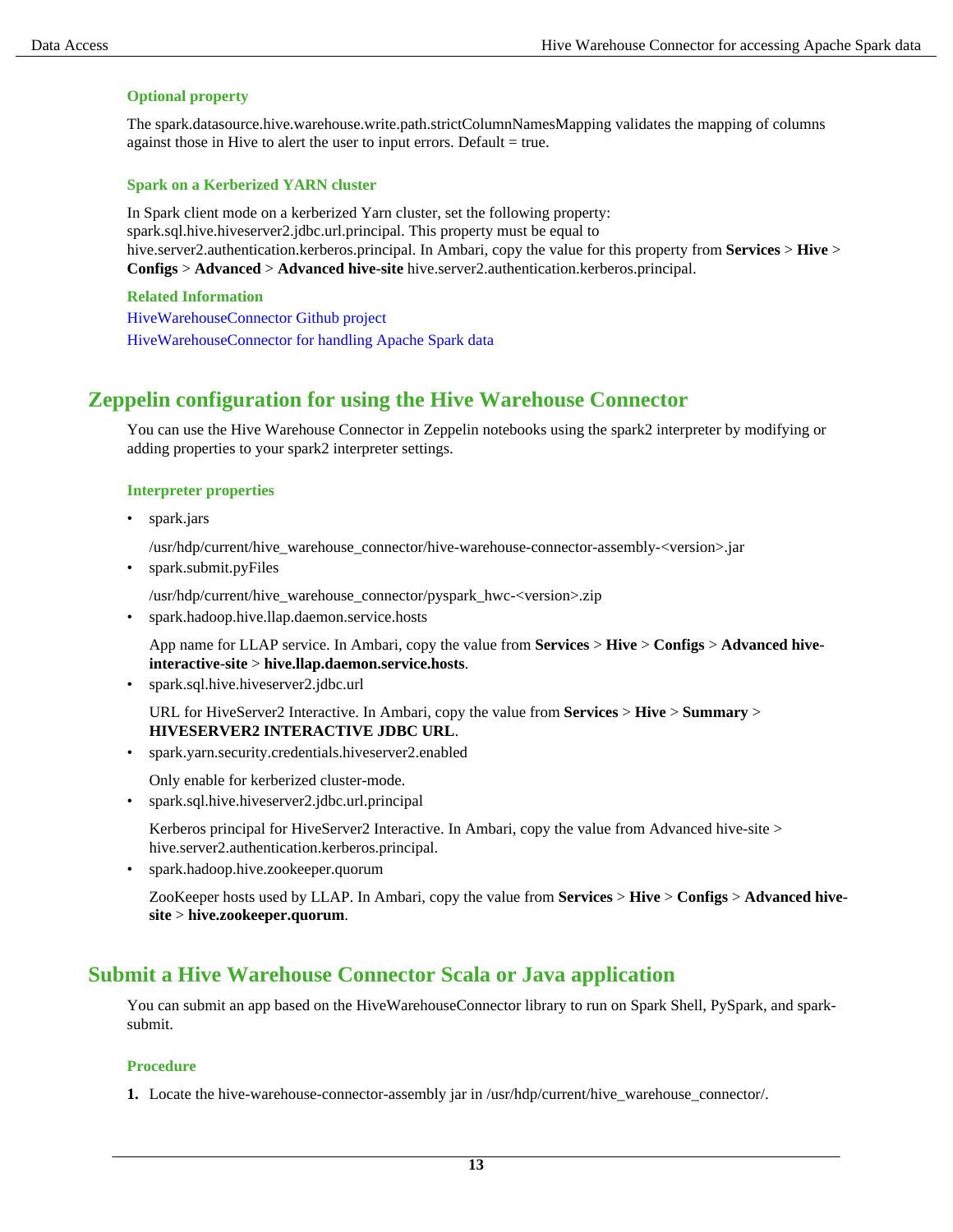**2.** Add the connector jar to the app submission using --jars.

```
spark-shell --jars /usr/hdp/current/hive_warehouse_connector/hive-
warehouse-connector-assembly-<version>.jar
```
#### **Related Information**

[HiveWarehouseConnector Github project](https://github.com/hortonworks-spark/spark-llap/tree/master) [HiveWarehouseConnector for handling Apache Spark data](https://docs.hortonworks.com/HDPDocuments/HDP3/HDP-3.1.4/developing-spark-applications/content/using_spark_hive_warehouse_connector.html)

## <span id="page-13-0"></span>**Submit a Hive Warehouse Connector Python app**

You can submit a Python app based on the HiveWarehouseConnector library by following the steps to submit a Scala or Java application, and then adding a Python package.

#### **Procedure**

- **1.** Locate the hive-warehouse-connector-assembly jar in /usr/hdp/current/hive\_warehouse\_connector/.
- **2.** Add the connector jar to the app submission using --jars.

```
spark-shell --jars /usr/hdp/current/hive_warehouse_connector/hive-
warehouse-connector-assembly-<version>.jar
```
- **3.** Locate the pyspark\_hwc zip package in /usr/hdp/current/hive\_warehouse\_connector/.
- **4.** Add the Python package to app submission:

```
spark-shell --jars /usr/hdp/current/hive_warehouse_connector/hive-
warehouse-connector-assembly-1.0.0.jar
```
**5.** Add the Python package for the connector to the app submission.

```
pyspark --jars /usr/hdp/current/hive_warehouse_connector/hive-
warehouse-connector-assembly-<version>.jar --py-files /usr/hdp/current/
hive_warehouse_connector/pyspark_hwc-<version>.zip
```
#### **Related Information**

[HiveWarehouseConnector Github project](https://github.com/hortonworks-spark/spark-llap/tree/master) [HiveWarehouseConnector for handling Apache Spark data](https://docs.hortonworks.com/HDPDocuments/HDP3/HDP-3.1.4/developing-spark-applications/content/using_spark_hive_warehouse_connector.html)

## <span id="page-13-1"></span>**Hive Warehouse Connector supported types**

The Hive Warehouse Connector maps most Apache Hive types to Apache Spark types and vice versa, but there are a few exceptions that you must manage.

#### **Spark-Hive supported types mapping**

The following types are supported for access through HiveWareHouseConnector library:

| <b>Spark Type</b> | <b>Hive Type</b> |
|-------------------|------------------|
| ByteType          | TinyInt          |
| ShortType         | SmallInt         |
| IntegerType       | Integer          |
| LongType          | BigInt           |
| FloatType         | Float            |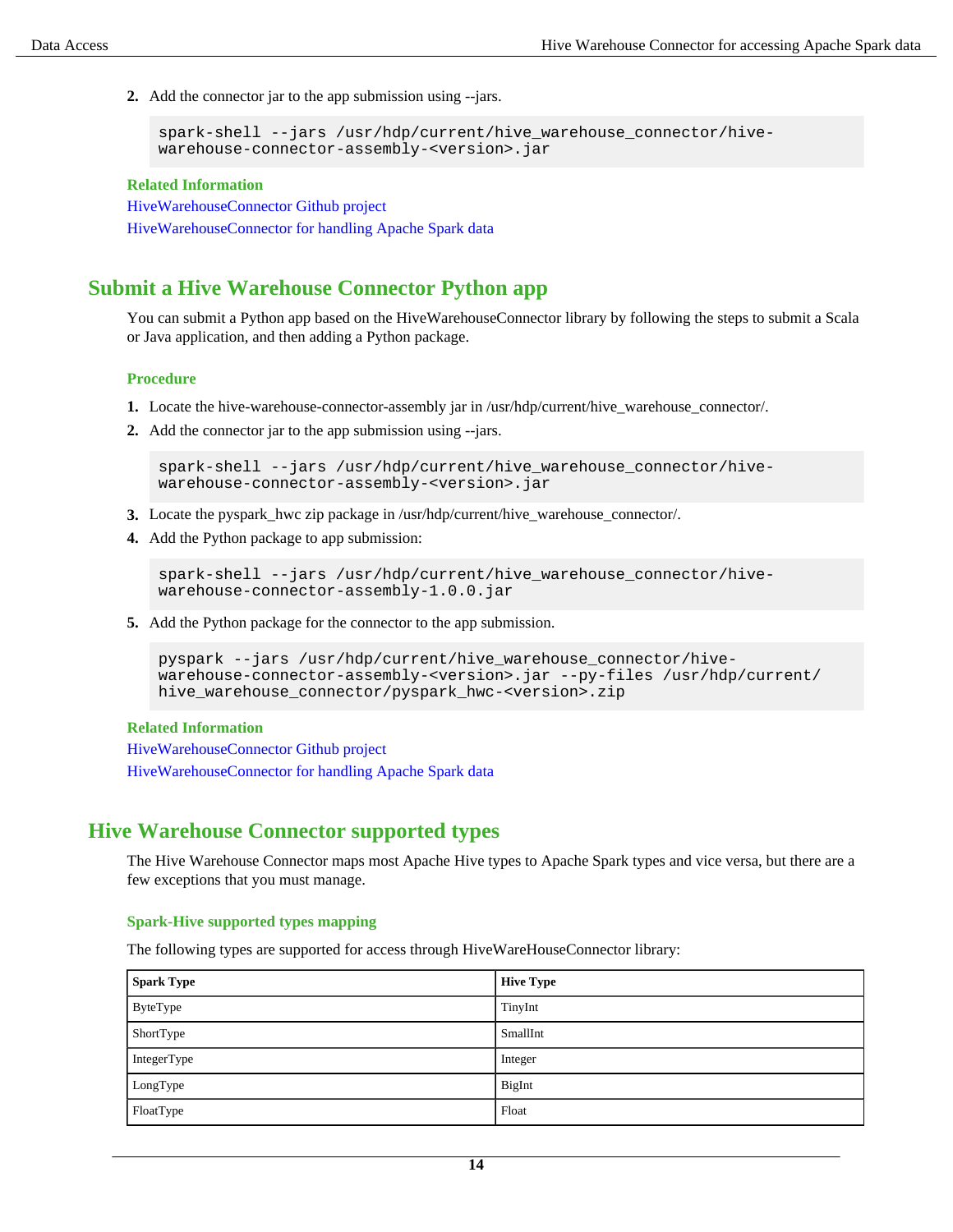| <b>Spark Type</b> | <b>Hive Type</b> |
|-------------------|------------------|
| DoubleType        | Double           |
| DecimalType       | Decimal          |
| StringType*       | String, Varchar* |
| BinaryType        | Binary           |
| BooleanType       | Boolean          |
| TimestampType**   | Timestamp**      |
| DateType          | Date             |
| ArrayType         | Array            |
| StructType        | Struct           |

Notes:

• \* StringType (Spark) and String, Varchar (Hive)

A Hive String or Varchar column is converted to a Spark StringType column. When a Spark StringType column has maxLength metadata, it is converted to a Hive Varchar column; otherwise, it is converted to a Hive String column.

• \*\* Timestamp (Hive)

The Hive Timestamp column loses submicrosecond precision when converted to a Spark TimestampType column, because a Spark TimestampType column has microsecond precision, while a Hive Timestamp column has nanosecond precision.

Hive timestamps are interpreted to be in UTC time. When reading data from Hive, timestamps are adjusted according to the local timezone of the Spark session. For example, if Spark is running in the America/New\_York timezone, a Hive timestamp 2018-06-21 09:00:00 is imported into Spark as 2018-06-21 05:00:00. This is due to the 4-hour time difference between America/New\_York and UTC.

| <b>Spark Type</b>    | <b>Hive Type</b>        |
|----------------------|-------------------------|
| CalendarIntervalType | Interval                |
| N/A                  | Char                    |
| MapType              | Map                     |
| N/A                  | Union                   |
| NullType             | N/A                     |
| TimestampType        | Timestamp With Timezone |

#### **Spark-Hive unsupported types**

#### **Related Information**

[HiveWarehouseConnector Github project](https://github.com/hortonworks-spark/spark-llap/tree/master)

[HiveWarehouseConnector for handling Apache Spark data](https://docs.hortonworks.com/HDPDocuments/HDP3/HDP-3.1.4/developing-spark-applications/content/using_spark_hive_warehouse_connector.html)

## <span id="page-14-0"></span>**HiveWarehouseSession API operations**

As a Spark developer, you execute queries to Hive using the JDBC-style HiveWarehouseSession API that supports Scala, Java, and Python. In Spark source code, you create an instance of HiveWarehouseSession. Results are returned as a DataFrame to Spark.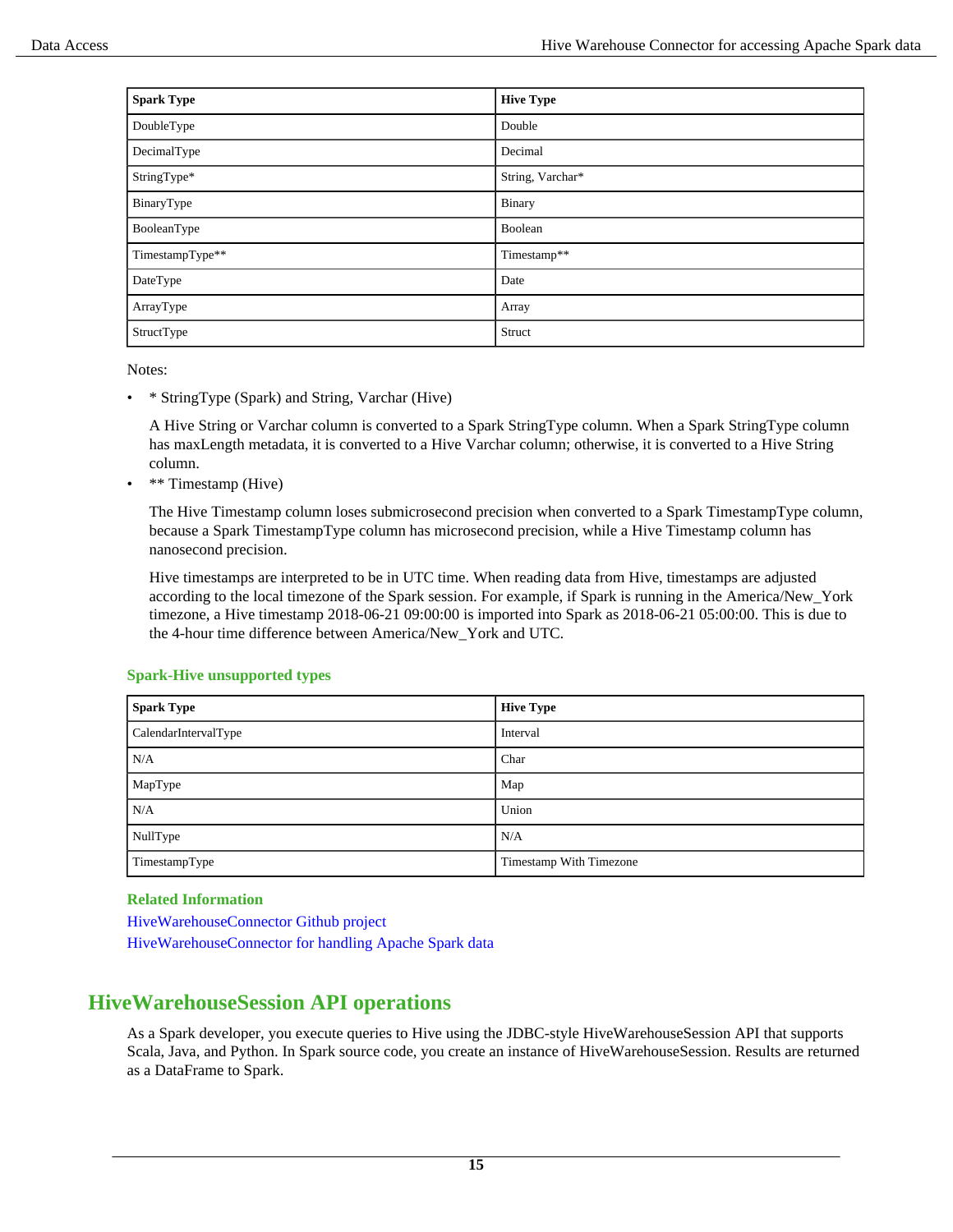#### **Import statements and variables**

The following string constants are defined by the API:

- HIVE\_WAREHOUSE\_CONNECTOR
- DATAFRAME\_TO\_STREAM
- STREAM\_TO\_STREAM

For more information, see the Github project for the Hive Warehouse Connector.

Assuming spark is running in an existing SparkSession, use this code for imports:

• Scala

```
import com.hortonworks.hwc.HiveWarehouseSession
import com.hortonworks.hwc.HiveWarehouseSession._
val hive = HiveWarehouseSession.session(spark).build()
```
• Java

```
import com.hortonworks.hwc.HiveWarehouseSession;
import static com.hortonworks.hwc.HiveWarehouseSession.*;
HiveWarehouseSession hive = HiveWarehouseSession.session(spark).build();
```
• Python

```
from pyspark_llap import HiveWarehouseSession
hive = HiveWarehouseSession.session(spark).build()
```
#### **Related Information**

[HiveWarehouseConnector Github project](https://github.com/hortonworks-spark/spark-llap/tree/master)

[HiveWarehouseConnector for handling Apache Spark data](https://docs.hortonworks.com/HDPDocuments/HDP3/HDP-3.1.4/developing-spark-applications/content/using_spark_hive_warehouse_connector.html)

[Hortonworks Community Connection: Integrating Apache Hive with Apache Spark--Hive Warehouse Connector](https://community.hortonworks.com/content/kbentry/223626/integrating-apache-hive-with-apache-spark-hive-war.html) [Hive Warehouse Connector Use Cases](https://hortonworks.com/blog/hive-warehouse-connector-use-cases/)

#### <span id="page-15-0"></span>**Catalog operations**

Catalog operations include creating, dropping, and describing a Hive database and table from Spark.

#### **Catalog operations**

• Set the current database for unqualified Hive table references

hive.setDatabase(<database>)

• Execute a catalog operation and return a DataFrame

hive.execute("describe extended web sales").show(100)

Show databases

hive.showDatabases().show(100)

- Show tables for the current database
- hive.showTables().show(100)
- Describe a table

hive.describeTable(<table\_name>).show(100)

• Create a database

hive.createDatabase(<database\_name>,<ifNotExists>)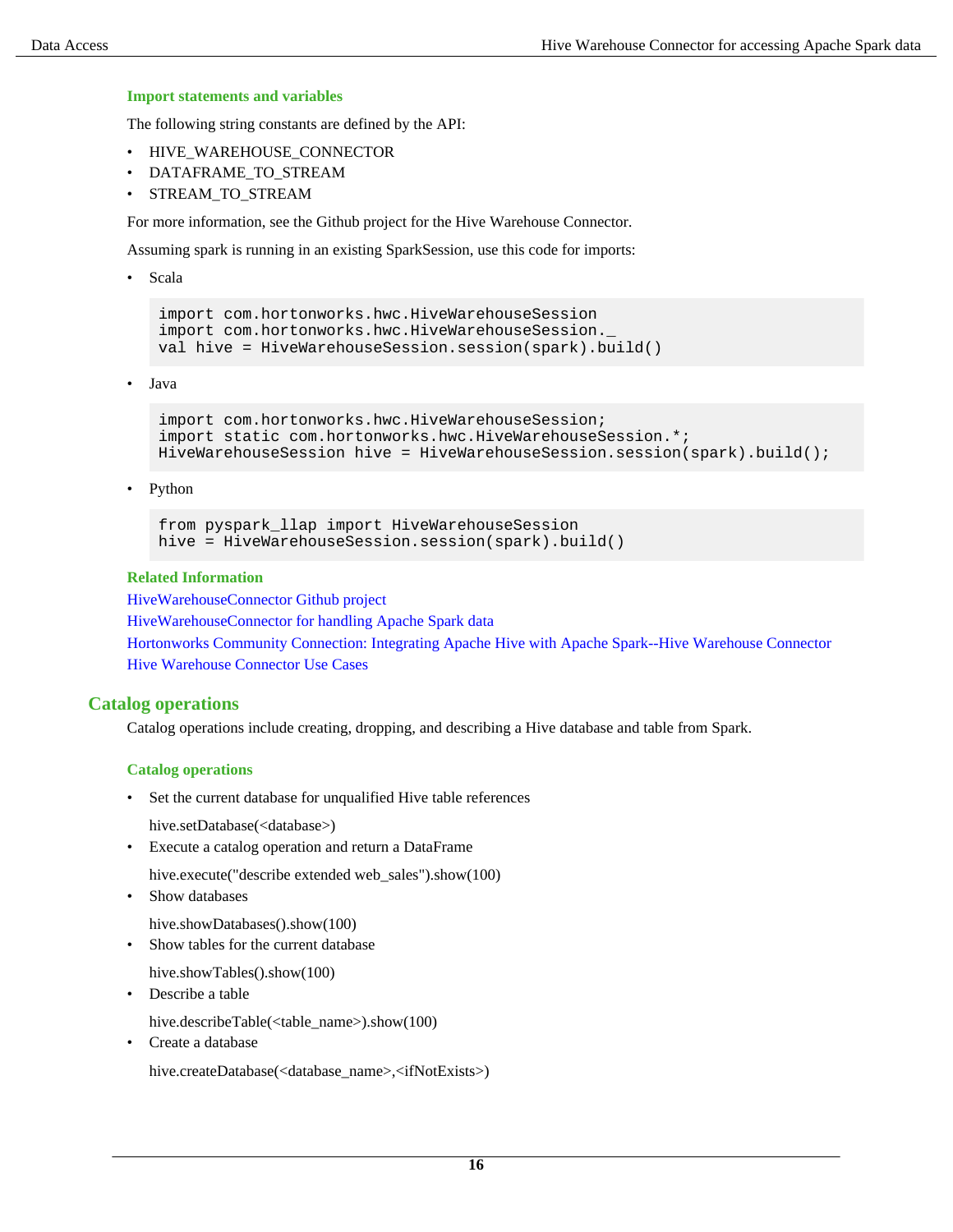• Create an ORC table

```
hive.createTable("web_sales").ifNotExists().column("sold_time_sk",
  "bigint").column("ws_ship_date_sk", "bigint").create()
```
See the CreateTableBuilder interface section below for additional table creation options. Note: You can also create tables through standard Hive using hive.executeUpdate.

• Drop a database

hive.dropDatabase(<databaseName>, <ifExists>, <useCascade>)

• Drop a table

hive.dropTable(<tableName>, <ifExists>, <usePurge>)

#### <span id="page-16-0"></span>**Read and write operations**

The API supports reading and writing Hive tables from Spark. HWC supports writing to ORC tables only. You can update statements and write DataFrames to partitioned Hive tables, perform batch writes, and use HiveStreaming.

#### **Pruning and pushdowns**

To prevent data correctness issues in this release, pruning and projection pushdown is disabled by default. The spark.datasource.hive.warehouse.disable.pruning.and.pushdowns property is set to true. Incorrect data can appear when one dataframe is derived from the other with different filters or projections (parent-child dataframe with different set of filters/projections). Spark 2.3.x creates only one read instance per parent dataframe and uses that instance for all actions on any child dataframe. The following example shows one of many ways the problem can occur during filtering:

|                |  |  |  |  |  |  | scala> val df = hive.executeQuery("select * from t1") // reader instance(say reader@1) created here |  |
|----------------|--|--|--|--|--|--|-----------------------------------------------------------------------------------------------------|--|
| scala> df.show |  |  |  |  |  |  |                                                                                                     |  |

| +----+----+----+<br> col1 col2 col3 |   |                                                  |
|-------------------------------------|---|--------------------------------------------------|
| 21<br>ı<br>11<br>ı<br>31<br>ı       | c | ----+----+----+<br>$b$   2.2 <br>a  1.1 <br>3.31 |

scala> val df1 = df.filter("col1 > 1") // correct results here but now in reader@1, filters are populated scala> df1.show  $-+ - - - + -$ |col1|col2|col3|  $b | 2.2|$  $21$  $c$  | 3.3  $3|$ scala> df.show // INCORRECT results as reader@1 contains filters from previous operation -+----+-|col1|col2|col3|  $2|$  $b$ | 2.2|  $3|$  $c$ | 3.3|

The following example shows one of many ways the problem can occur with projection pushdowns: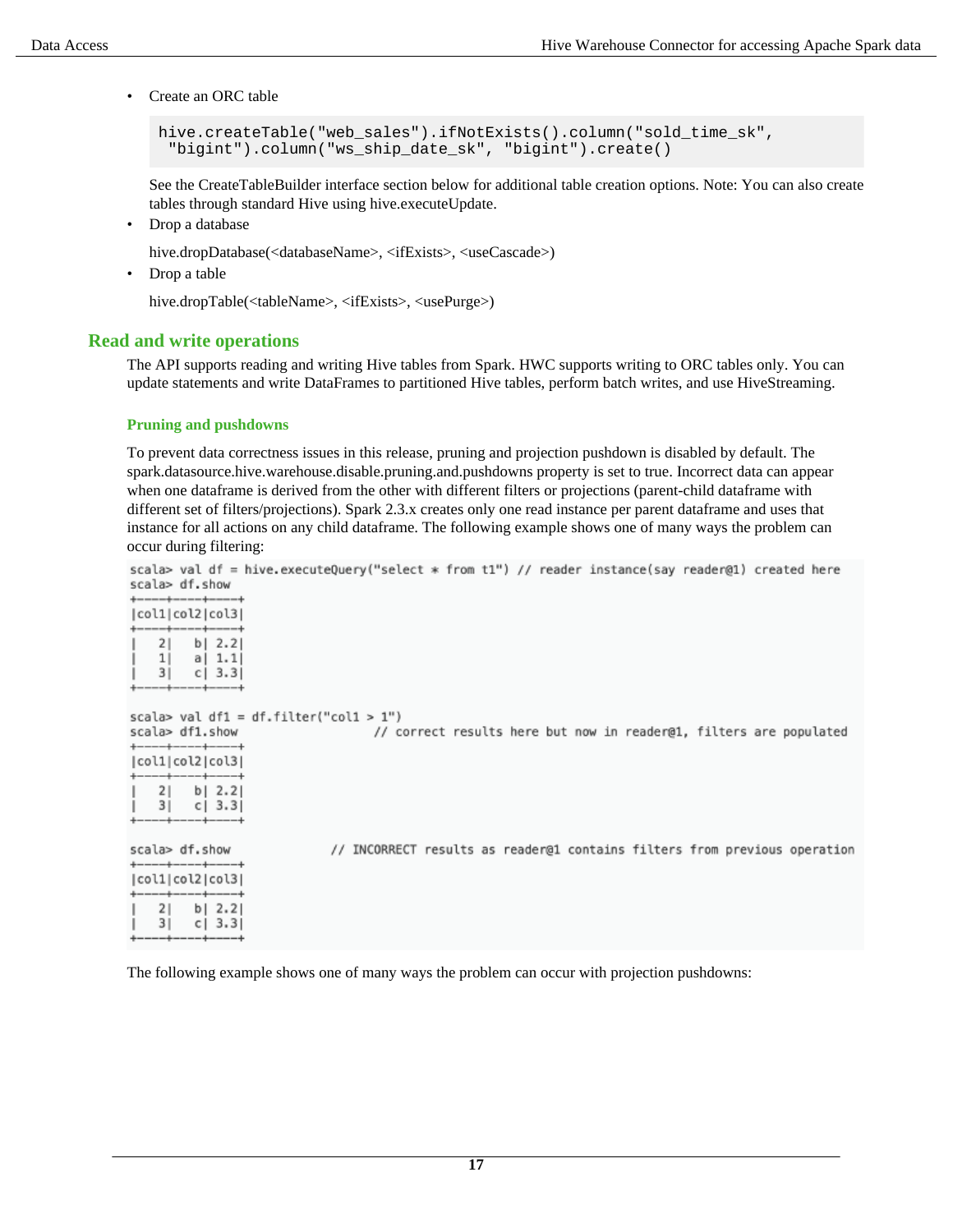scala> val df = hive.executeQuery("select \* from t1") // reader instance(say reader@1) created here scala> df.show

| +----+----+----+              |    | col1 col2 col3 <br>-----+---------  |
|-------------------------------|----|-------------------------------------|
| 21<br>ı<br>ı<br>11<br>31<br>ı | сI | $b$   2.2<br>a   1.1 <br>3.3<br>--+ |

```
scala> val temp = df.select($"col1", $"col2")
scala> temp.show
                       // now we have only col1 and col2 in schema of reader@1
|col1|col2|2|b
    \mathbf{1}a
    \overline{3}1\mathbb Cscala> df.join(temp, Seq("coll")).show // now join operation expects reader@1 to provide 3 columns for df
java.lang.ArrayIndexOutOfBoundsException: 2
    at org.apache.spark.sql.vectorized.ColumnarBatch.column(ColumnarBatch.java:98)
```
 $\cdots$ 

To prevent these issues and ensure correct results, do not enable pruning and pushdowns. To enable pruning and pushdown, set the spark.datasource.hive.warehouse.disable.pruning.and.pushdowns=false.

#### **Read operations**

Execute a Hive SELECT query and return a DataFrame.

hive.executeQuery("select \* from web\_sales")

HWC supports push-downs of DataFrame filters and projections applied to executeQuery.

#### **Execute a Hive update statement**

Execute CREATE, UPDATE, DELETE, INSERT, and MERGE statements in this way:

hive.executeUpdate("ALTER TABLE old\_name RENAME TO new\_name")

#### **Write a DataFrame to Hive in batch**

This operation uses LOAD DATA INTO TABLE.

Java/Scala:

```
df.write.format(HIVE_WAREHOUSE_CONNECTOR).option("table",
  <tableName>).save()
```
Python:

```
df.write.format(HiveWarehouseSession().HIVE_WAREHOUSE_CONNECTOR).option("table",
  &tableName>).save()
```
#### **Write a DataFrame to Hive, specifying partitions**

HWC follows Hive semantics for overwriting data with and without partitions and is not affected by the setting of spark.sql.sources.partitionOverwriteMode to static or dynamic. This behavior mimics the latest Spark Community trend reflected in Spark-20236 (link below).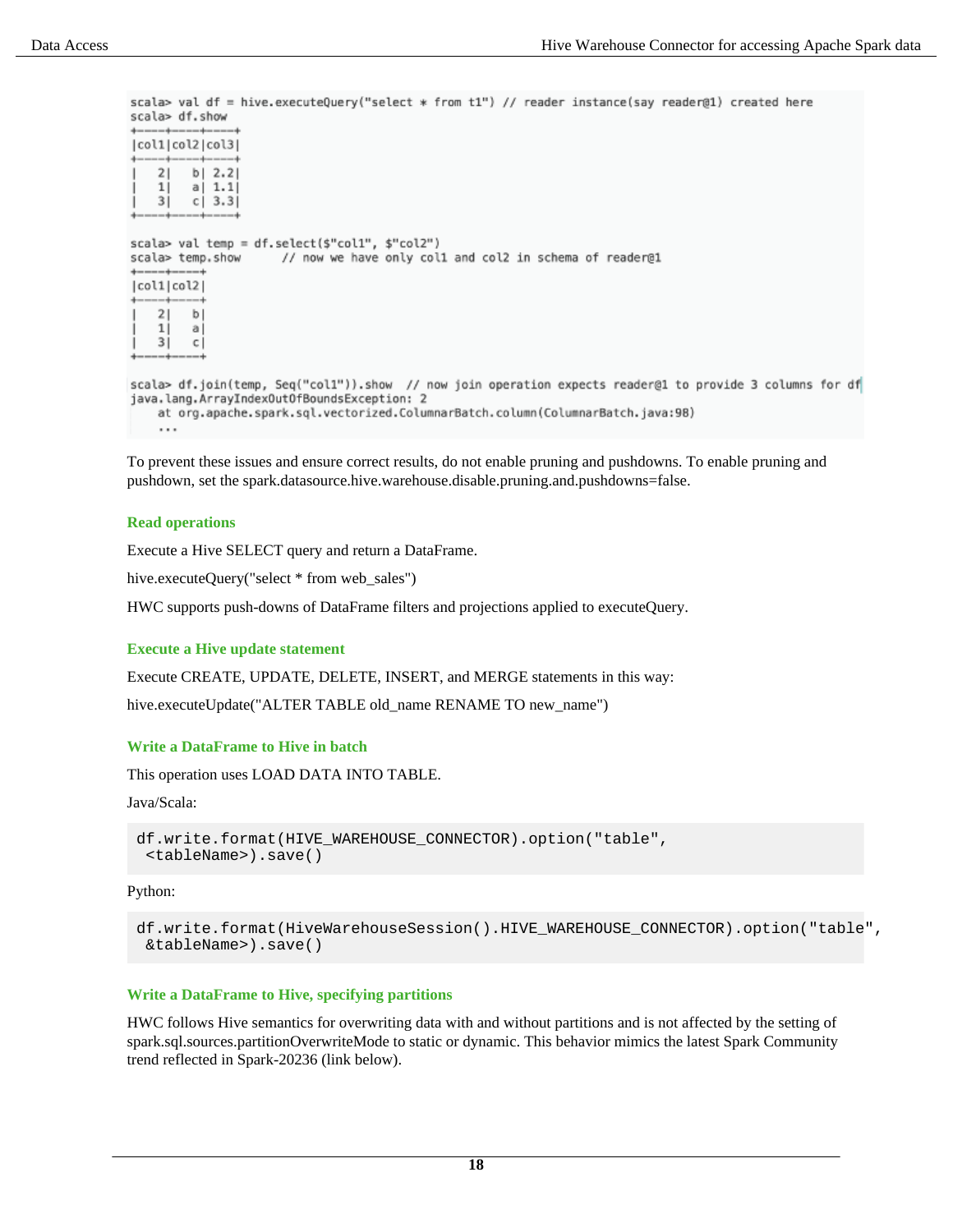Java/Scala:

```
df.write.format(HIVE_WAREHOUSE_CONNECTOR).option("table",
  <tableName>).option("partition", <partition_spec>).save()
```
Python:

```
df.write.format(HiveWarehouseSession().HIVE_WAREHOUSE_CONNECTOR).option("table",
 &tableName>).option("partition", <partition_spec>).save()
```
Where <partition\_spec> is in one of the following forms:

- option("partition", "c1='val1',c2=val2") // static
- option("partition", "c1='val1',c2") // static followed by dynamic
- option("partition", "c1,c2") // dynamic

Depending on the partition spec, HWC generates queries in one of the following forms for writing data to Hive.

- No partitions specified = LOAD DATA
- Only static partitions specified = LOAD DATA...PARTITION
- Some dynamic partition present = CREATE TEMP TABLE + INSERT INTO/OVERWRITE query.

Note: Writing static partitions is faster than writing dynamic partitions.

#### **Write a DataFrame to Hive using HiveStreaming**

When using HiveStreaming to write a DataFrame to Hive or a Spark Stream to Hive, you need to escape any commas in the stream, as shown in Use the Hive Warehouse Connector for Streaming (link below).

Java/Scala:

```
//Using dynamic partitioning
df.write.format(DATAFRAME_TO_STREAM).option("table", <tableName>).save()
//Or, writing to a static partition
df.write.format(DATAFRAME_TO_STREAM).option("table",
  <tableName>).option("partition", <partition>).save()
```
Python:

```
//Using dynamic partitioning
df.write.format(HiveWarehouseSession().DATAFRAME_TO_STREAM).option("table",
  <tableName>).save()
//Or, writing to a static partition
df.write.format(HiveWarehouseSession().DATAFRAME_TO_STREAM).option("table",
  <tableName>).option("partition", <partition>).save()
```
#### **Write a Spark Stream to Hive using HiveStreaming**

Java/Scala:

```
stream.writeStream.format(STREAM_TO_STREAM).option("table",
  "web_sales").start()
```
Python:

```
stream.writeStream.format(HiveWarehouseSession().STREAM_TO_STREAM).option("table",
  "web_sales").start()
```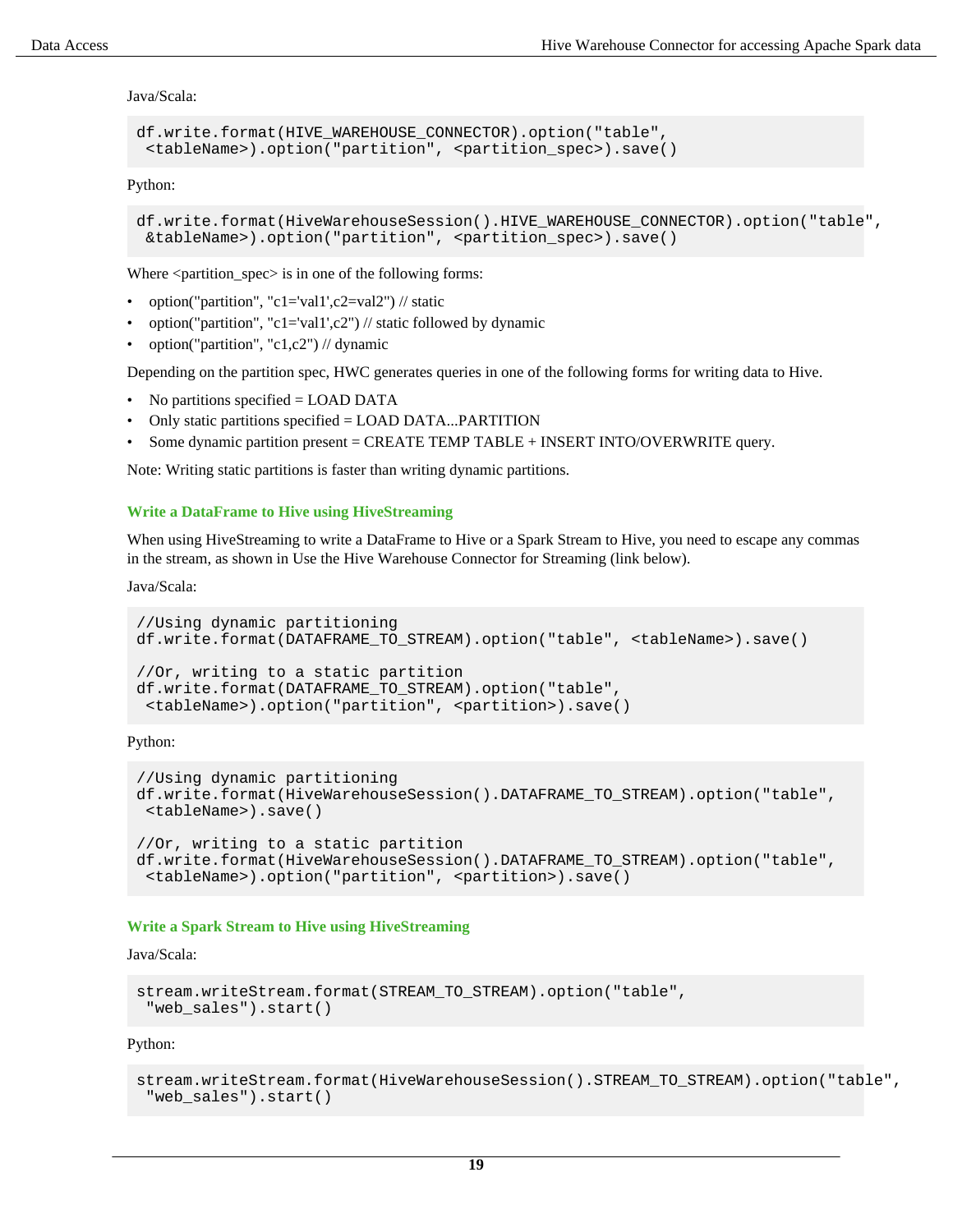#### <span id="page-19-0"></span>**Close HiveWarehouseSession operations**

Spark can invoke operations, such as cache(), persist(), and rdd(), on a DataFrame you obtain from running a HiveWarehouseSession executeQuery() or table(). The Spark operations can lock Hive resources. You can release any locks and resources by calling the HiveWarehouseSession close().

#### **About this task**

Calling close() invalidates the HiveWarehouseSession instance and you cannot perform any further operations on the instance.

#### **Procedure**

Call close() when you finish running all other operations on the instance of HiveWarehouseSession.

```
import com.hortonworks.hwc.HiveWarehouseSession
import com.hortonworks.hwc.HiveWarehouseSession._
val hive = HiveWarehouseSession.session(spark).build()
hive.setDatabase("tpcds_bin_partitioned_orc_1000")
val df = hive.executeQuery("select * from web_sales")
. . . //Any other operations
.close()
```
You can also call close() at the end of an iteration if the application is designed to run in a microbatch, or iterative, manner that does not need to share previous states.

No more operations can occur on the DataFrame obtained by executeQuery() or table().

#### <span id="page-19-1"></span>**Use the Hive Warehouse Connector for streaming**

When using HiveStreaming to write a DataFrame to Hive or a Spark Stream to Hive, you need to escape any commas in the stream because the Hive Warehouse Connector uses the commas as the field delimiter.

#### **Procedure**

Change the value of the default delimiter property escape.delim to a backslash that the Hive Warehouse Connector uses to write streams to mytable. ALTER TABLE mytable SET TBLPROPERTIES ('escape.delim' = '\\');

#### <span id="page-19-2"></span>**Hive Warehouse Connector API Examples**

You can create the DataFrame from any data source and include an option to write the DataFrame to a Hive table. When you write the DataFrame, the Hive Warehouse Connector creates the Hive table if it does not exist.

#### **Write a DataFrame from Spark to Hive example**

You specify one of the following [Spark SaveMode](https://spark.apache.org/docs/2.3.1/api/java/org/apache/spark/sql/SaveMode.html) modes to write a DataFrame to Hive:

- Append
- ErrorIfExists
- Ignore
- Overwrite

In Overwrite mode, HWC does not explicitly drop and recreate the table. HWC queries Hive to overwrite an existing table using LOAD DATA...OVERWRITE or INSERT OVERWRITE...

The following example uses Append mode.

```
df = //Create DataFrame from any source
```

```
val hive =
 com.hortonworks.spark.sql.hive.llap.HiveWarehouseBuilder.session(spark).build()
```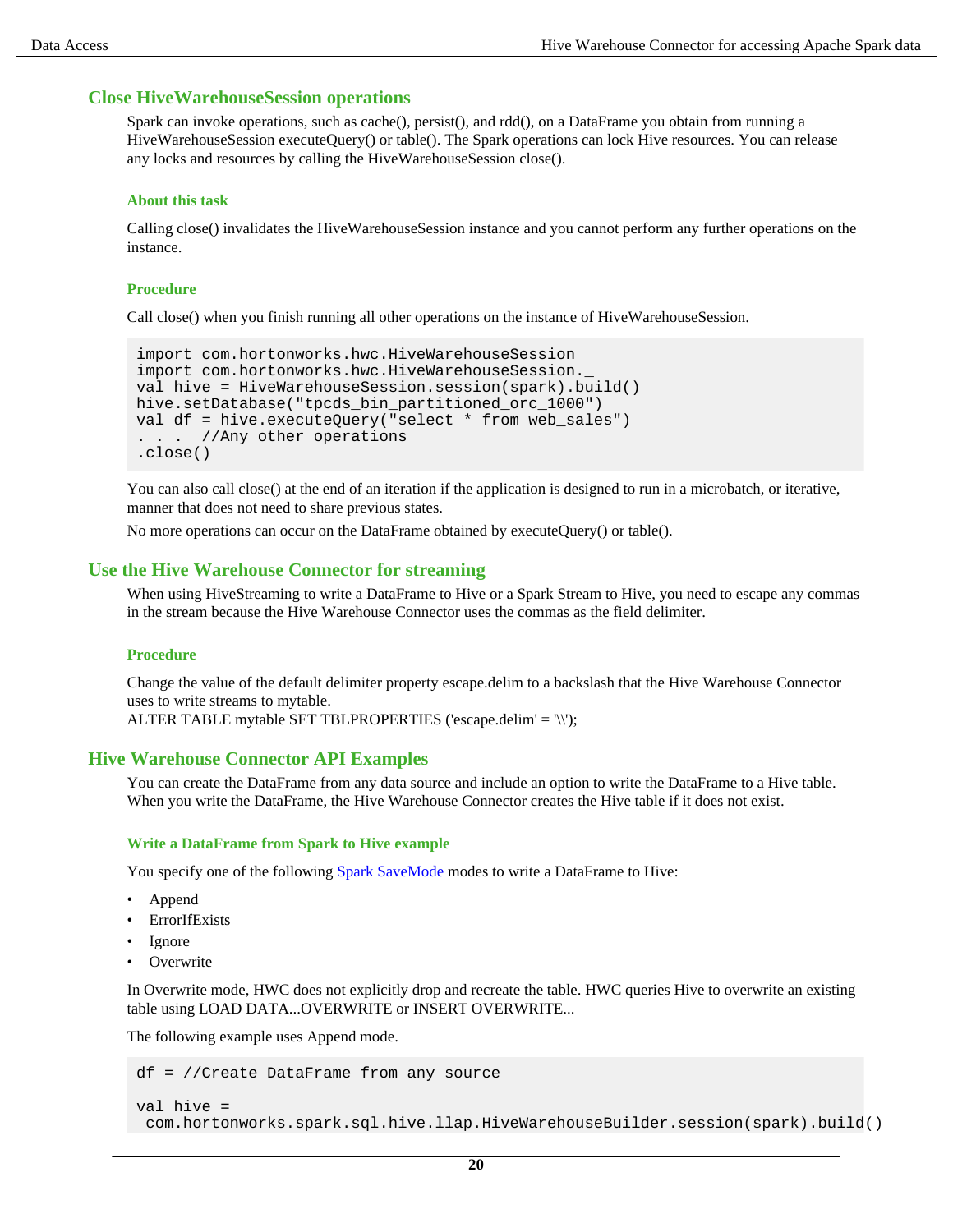```
df.write.format(HIVE_WAREHOUSE_CONNECTOR)
.mode("append")
.option("table", "my_Table")
.save()
```
#### **ETL example (Scala)**

Read table data from Hive, transform it in Spark, and write to a new Hive table.

```
import com.hortonworks.hwc.HiveWarehouseSession
import com.hortonworks.hwc.HiveWarehouseSession._
val hive = HiveWarehouseSession.session(spark).build()
hive.setDatabase("tpcds_bin_partitioned_orc_1000")
val df = hive.executeQuery("select * from web_sales")
df.createOrReplaceTempView("web_sales")
hive.setDatabase("testDatabase")
hive.createTable("newTable")
.ifNotExists()
.column("ws_sold_time_sk", "bigint")
.column("ws_ship_date_sk", "bigint")
.create()
sql("SELECT ws_sold_time_sk, ws_ship_date_sk FROM web_sales WHERE
 ws_sold_time_sk > 80000)
.write.format(HIVE_WAREHOUSE_CONNECTOR)
.mode("append")
.option("table", "newTable")
.save()
```
#### <span id="page-20-0"></span>**Hive Warehouse Connector Interfaces**

The HiveWarehouseSession, CreateTableBuilder, and MergeBuilder interfaces present available HWC operations.

#### **HiveWarehouseSession interface**

```
package com.hortonworks.hwc;
public interface HiveWarehouseSession {
//Execute Hive SELECT query and return DataFrame
Dataset<Row> executeQuery(String sql);
//Execute Hive update statement
boolean executeUpdate(String sql);
//Execute Hive catalog-browsing operation and return DataFrame
Dataset<Row> execute(String sql);
//Reference a Hive table as a DataFrame
Dataset<Row> table(String sql);
//Return the SparkSession attached to this HiveWarehouseSession
SparkSession session();
//Set the current database for unqualified Hive table references
void setDatabase(String name);
/**
* Helpers: wrapper functions over execute or executeUpdate
*/
```
//Helper for show databases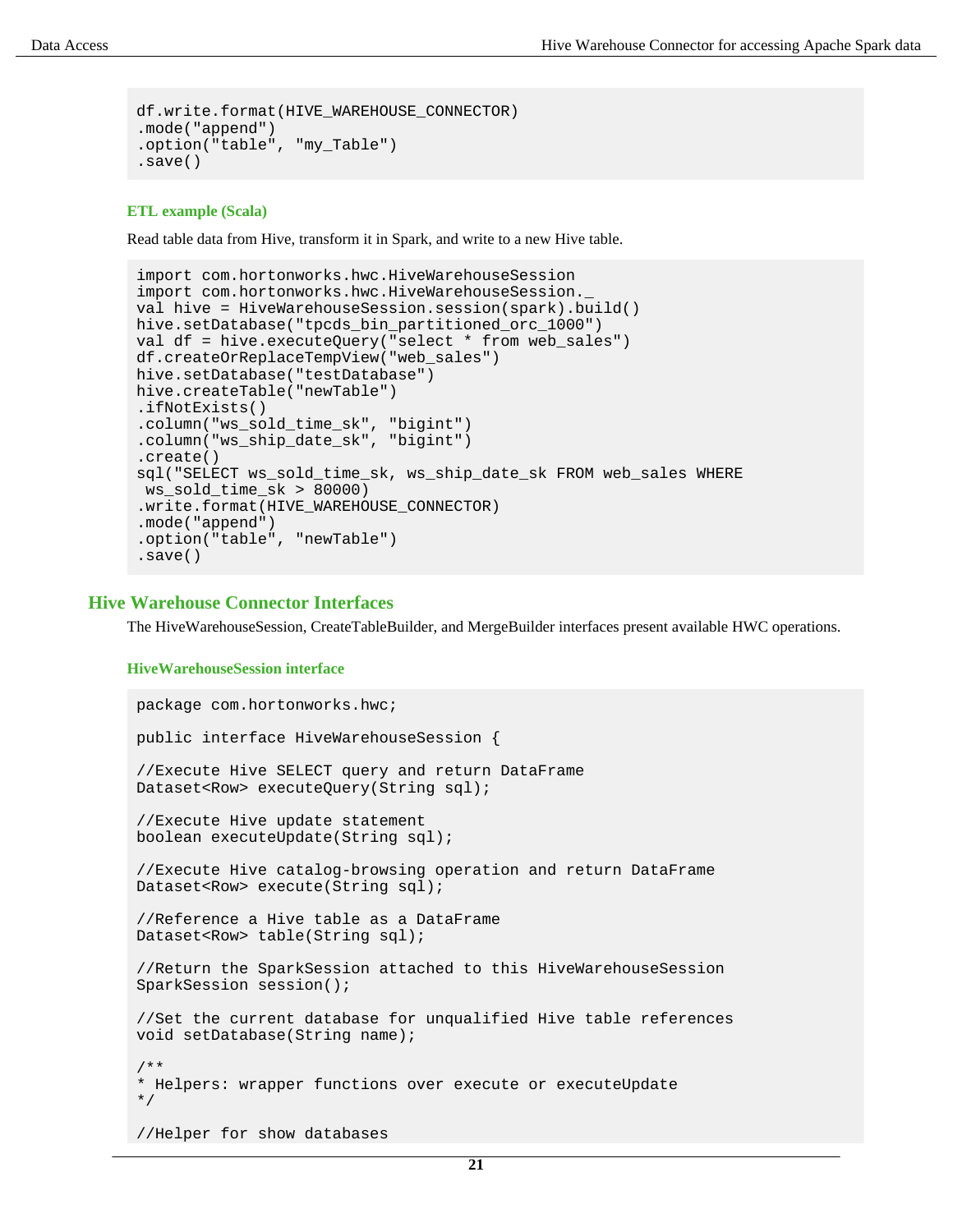```
Dataset<Row> showDatabases();
//Helper for show tables
Dataset<Row> showTables();
//Helper for describeTable
Dataset<Row> describeTable(String table);
//Helper for create database
void createDatabase(String database, boolean ifNotExists);
//Helper for create table stored as ORC
CreateTableBuilder createTable(String tableName);
//Helper for drop database
void dropDatabase(String database, boolean ifExists, boolean cascade);
//Helper for drop table
void dropTable(String table, boolean ifExists, boolean purge);
//Helper for merge query
MergeBuilder mergeBuilder();
//Closes the HWC session. Session cannot be reused after being closed.
void close();
}
```
#### **CreateTableBuilder interface**

```
package com.hortonworks.hwc;
public interface CreateTableBuilder {
```

```
//Silently skip table creation if table name exists
CreateTableBuilder ifNotExists();
```
//Add a column with the specific name and Hive type //Use more than once to add multiple columns CreateTableBuilder column(String name, String type);

//Specific a column as table partition //Use more than once to specify multiple partitions CreateTableBuilder partition(String name, String type);

//Add a table property //Use more than once to add multiple properties CreateTableBuilder prop(String key, String value);

```
//Make table bucketed, with given number of buckets and bucket columns
CreateTableBuilder clusterBy(long numBuckets, String ... columns);
```

```
//Creates ORC table in Hive from builder instance
void create();
}
```
#### **MergeBuilder interface**

package com.hortonworks.hwc;

```
public interface MergeBuilder {
```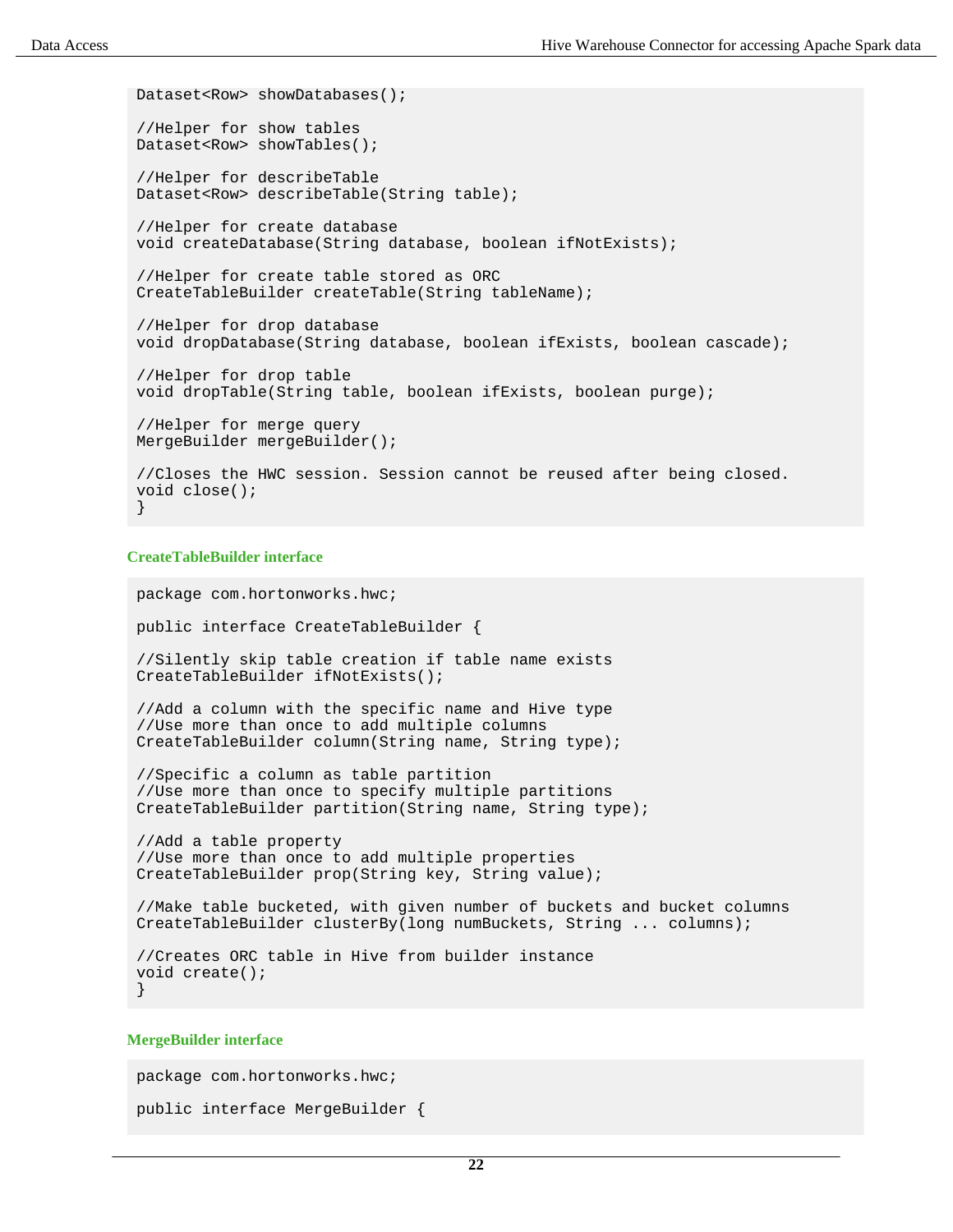```
//Specify the target table to merge
MergeBuilder mergeInto(String targetTable, String alias);
//Specify the source table or expression, such as (select * from some_table)
// Enclose expression in braces if specified.
MergeBuilder using(String sourceTableOrExpr, String alias);
//Specify the condition expression for merging
MergeBuilder on(String expr);
//Specify fields to update for rows affected by merge condition and
 matchExpr 
MergeBuilder whenMatchedThenUpdate(String matchExpr, String...
 nameValuePairs);
//Delete rows affected by the merge condition and matchExpr
MergeBuilder whenMatchedThenDelete(String matchExpr);
//Insert rows into target table affected by merge condition and matchExpr
MergeBuilder whenNotMatchedInsert(String matchExpr, String... values);
//Execute the merge operation
void merge();
}
```
## <span id="page-22-0"></span>**Connecting Apache Hive to BI tools**

To query, analyze, and visualize data stored within the Hortonworks Data Platform using drivers provided by Cloudera, you connect Hive to Business Intelligence (BI) tools.

#### **About this task**

How you connect to Hive depends on a number of factors: the location of Hive inside or outside the cluster, the HiveServer deployment, the type of transport, transport-layer security, and authentication. HiveServer is the server interface that enables remote clients to execute queries against Hive and retrieve the results using a JDBC or ODBC connection. The ODBC driver from Simba and the Apache Hive JDBC driver is available for download as described in the next topic. HDP installs the Hive JDBC driver on one of the edge nodes in your cluster.

#### **Before you begin**

- You chose a Hive authorization model.
- You configured authenticated users for querying Hive through JDBC or ODBC driver by setting value of the hive.server2.enable.doAs configuration property in the hive.site.xml file.

#### **Procedure**

- **1.** Locate the Apache Hive JDBC driver or download the Simba ODBC driver.
- **2.** Depending on the type of driver you obtain, proceed as follows:
	- If you use the Simba ODBC driver, follow instructions on the ODBC driver download site, and skip the rest of the steps in this procedure.
	- If you use a Apache Hive JDBC driver, specify the basic JDBC connection string as described in the following steps.
- **3.** In Ambari, select Services > Hive.
- **4.** In Summary, copy the JDBC URL for HiveServer: Click the clipboard icon.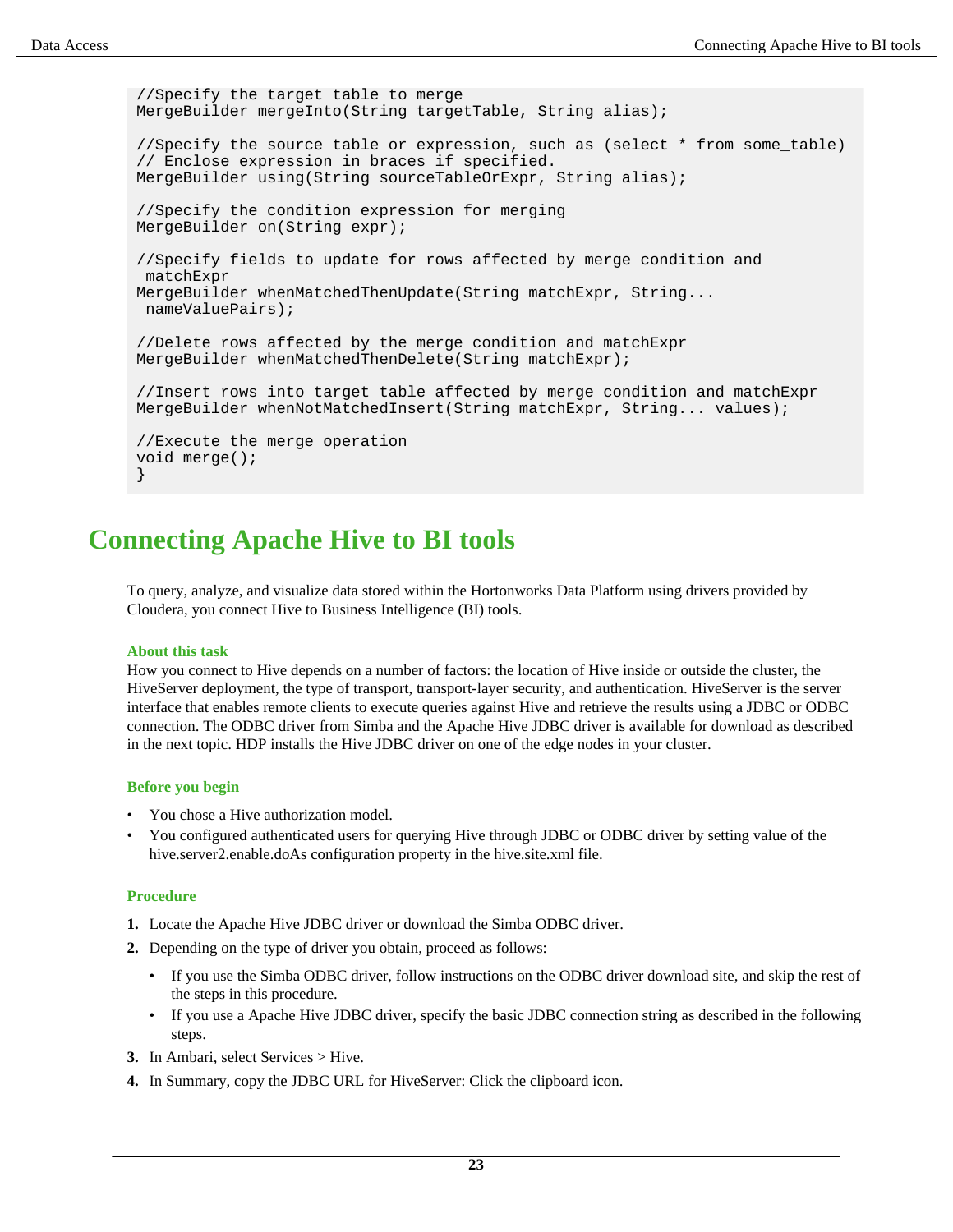| Summary                                              |                                           |                                                                                                                                                                                                                                |                                                                  |                                                                                                   | A0 |
|------------------------------------------------------|-------------------------------------------|--------------------------------------------------------------------------------------------------------------------------------------------------------------------------------------------------------------------------------|------------------------------------------------------------------|---------------------------------------------------------------------------------------------------|----|
| Components                                           | <b>O</b> Started<br><b>HIVE METASTORE</b> | <b>O</b> Started<br><b>HIVESERVER2</b><br><b>INTERACTIVE</b>                                                                                                                                                                   | <b>O</b> Started<br><b>HIVESERVER2</b>                           | <b>O</b> Started<br><b>MYSQL SERVER</b>                                                           |    |
|                                                      | 3 Installed<br><b>HIVE CLIENTS</b>        |                                                                                                                                                                                                                                |                                                                  |                                                                                                   |    |
| <b>HIVESERVER2 JDBC</b><br><b>URL</b>                | idbc:hive2://khaill<br>$-2000$            | The information of the interverse procedure of the interverse content of the interverse content of the interverse content of the interverse content of the interverse content of the interverse content of the interverse cont | hortonworks.com:2181,khahn-hdp31-2.field.hortonworks.com:2181,kh |                                                                                                   |    |
| <b>HIVESERVER2</b><br><b>INTERACTIVE JDBC</b><br>URL | idbc:hive2://khailli                      |                                                                                                                                                                                                                                |                                                                  | 1 hortonworks.com:2181/;serviceDiscoveryMode=zooKeeper;zooKeeperNamespace=hiveserver2-interactive |    |

**5.** Send the JDBC connection string to the BI tool, such as Tableau.

#### **Related Information**

[Locate the JDBC or ODBC driver](#page-23-0) [Specify the JDBC connection string](#page-23-1) [HiveWarehouseConnector Github project](https://github.com/hortonworks-spark/spark-llap/tree/master)

## <span id="page-23-0"></span>**Locate the JDBC or ODBC driver**

You download the Apache Hive JDBC driver, navigate to the installed JDBC driver, or you download the Simba ODBC driver.

#### **About this task**

Cloudera provides the Apache Hive JDBC driver as part of the HDP distribution, and provides an ODBC driver as an add-on to the distribution for HDP support subscription customers.

#### **Procedure**

- **1.** Get the driver.
	- On a cluster node, navigate to /usr/hdp/current/hive-client/lib to locate the Apache Hive driver hive-jdbc.jar that HDP installed on your cluster.
	- Using the version number of the JAR in /usr/hdp/current/hive-client/lib, download the same Apache Hive JDBC driver hive-jdbc from the [driver archive.](http://repo.hortonworks.com/content/repositories/releases/org/apache/hive/hive-jdbc/)
	- Download the Simba ODBC driver [from the Cloudera downloads page](https://www.cloudera.com/downloads/hdp.html). Skip the rest of the steps in this procedure and follow [ODBC driver installation instructions](https://hortonworks.com/wp-content/uploads/2014/05/Product-Guide-HDP-2.1-v1.01.pdf).
- **2.** Optionally, if you run a host outside of the Hadoop cluster, to use the JDBC driver in HTTP and HTTPS modes, give clients access to hive-jdbc-<version>-standalone.jar, hadoop-common.jar, and hadoop-auth.jar.

## <span id="page-23-1"></span>**Specify the JDBC connection string**

You construct a JDBC URL to connect Hive to a BI tool.

#### **About this task**

In embedded mode, HiveServer runs within the Hive client, not as a separate process. Consequently, the URL does not need a host or port number to make the JDBC connection. In remote mode, the URL must include a host and port number because HiveServer runs as a separate process on the host and port you specify. The JDBC client and HiveServer interact using remote procedure calls using the Thrift protocol. If HiveServer is configured in remote mode, the JDBC client and HiveServer can use either HTTP or TCP-based transport to exchange RPC messages.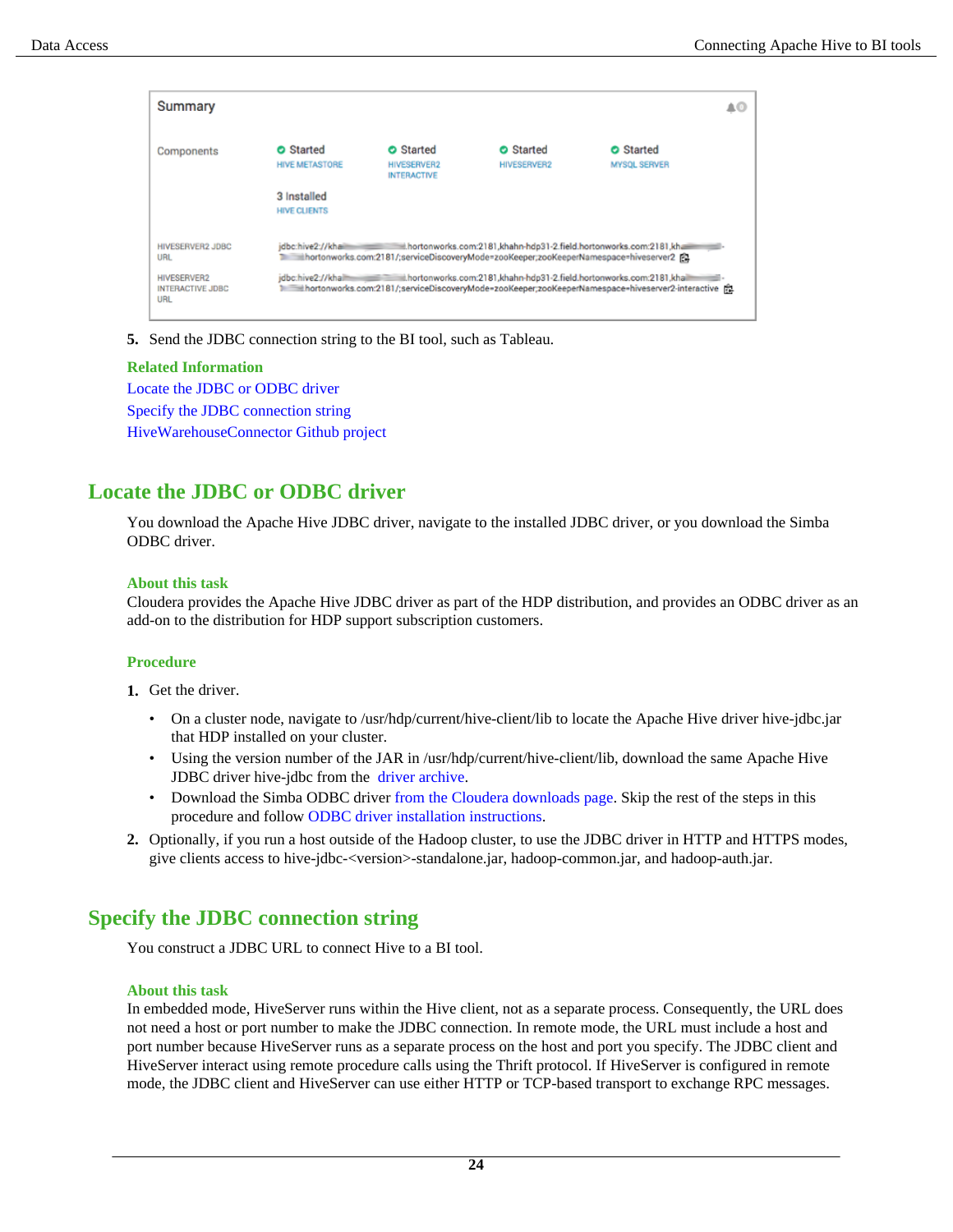#### **Procedure**

- **1.** Create a minimal JDBC connection string for connecting Hive to a BI tool.
	- Embedded mode: Create the JDBC connection string for connecting to Hive in embedded mode.
	- Remote mode: Create a JDBC connection string for making an unauthenticated connection to the Hive default database on the localhost port 10000.

```
Embedded mode: "jdbc:hive://"
Remote mode: "jdbc:hive://myserver:10000/default", "", "");
```
**2.** Modify the connection string to change the transport mode from TCP (the default) to HTTP using the transportMode and httpPath session configuration variables.

jdbc:hive2://myserver:10000/default;transportMode=http;httpPath=myendpoint.com;

You need to specify httpPath when using the HTTP transport mode. <http\_endpoint> has a corresponding HTTP endpoint configured in [hive-site.xml.](https://cwiki.apache.org/confluence/display/Hive/AdminManual+Configuration#AdminManualConfiguration-ConfiguringHive)

**3.** Add parameters to the connection string for Kerberos Authentication. jdbc:hive2://myserver:10000/default;principal=prin.dom.com@APRINCIPAL.DOM.COM

**Related Information** [Hortonworks Addons](https://hortonworks.com/hdp/addons/)

## <span id="page-24-0"></span>**JDBC connection string syntax**

The JDBC connection string for connecting to a remote Hive client requires a host, port, and Hive database name, and can optionally specify a transport type and authentication.

jdbc:hive2://<host>:<port>/<dbName>;<sessionConfs>?<hiveConfs>#<hiveVars>

#### **Connection string parameters**

The following table describes the parameters for specifying the JDBC connection.

| <b>JDBC</b> Parameter | <b>Description</b>                                                                                                                                                                                                                                        | <b>Required</b> |
|-----------------------|-----------------------------------------------------------------------------------------------------------------------------------------------------------------------------------------------------------------------------------------------------------|-----------------|
| host                  | The cluster node hosting HiveServer.                                                                                                                                                                                                                      | yes             |
| port                  | The port number to which HiveServer listens.                                                                                                                                                                                                              | yes             |
| dbName                | The name of the Hive database to run the<br>query against.                                                                                                                                                                                                | yes             |
| sessionConfs          | Optional configuration parameters for the<br>JDBC/ODBC driver in the following format:<br><key1>=<value1>;<key2>=<key2>;</key2></key2></value1></key1>                                                                                                    | no              |
| hiveConfs             | Optional configuration parameters for<br>Hive on the server in the following format:<br><key1>=<value1>;<key2>=<key2>;<br/>The configurations last for the duration of the<br/>user session.</key2></key2></value1></key1>                                | no              |
| hiveVars              | Optional configuration parameters for<br>Hive variables in the following format:<br>$\langle key1 \rangle = \langle value1 \rangle$ ; $\langle key2 \rangle = \langle key2 \rangle$ ;<br>The configurations last for the duration of the<br>user session. | no              |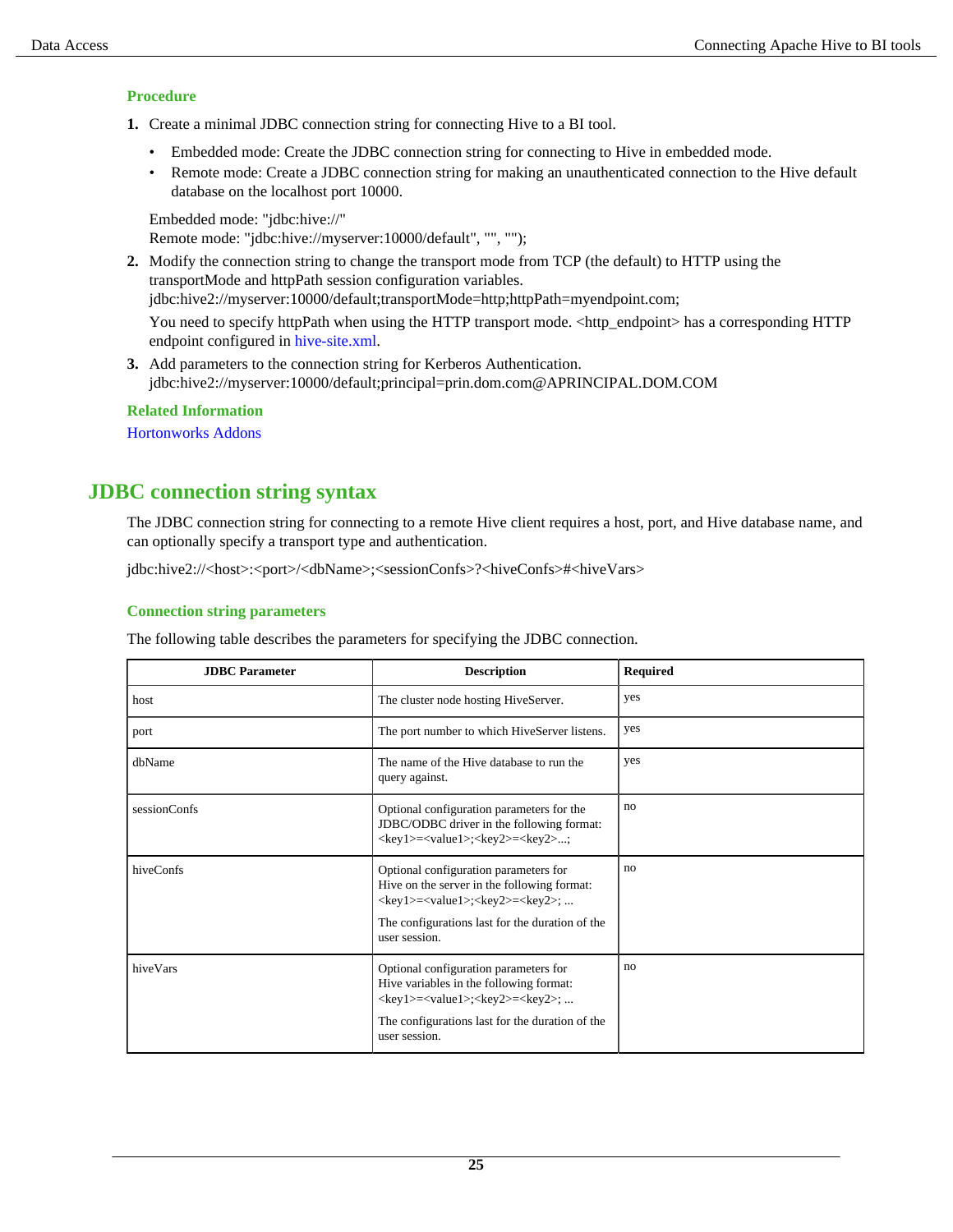#### **TCP and HTTP Transport**

The following table shows variables for use in the connection string when you configure HiveServer in remote mode. The JDBC client and HiveServer can use either HTTP or TCP-based transport to exchange RPC messages. Because the default transport is TCP, there is no need to specify transportMode=binary if TCP transport is desired.

| transportMode Variable Value | <b>Description</b>                           |  |
|------------------------------|----------------------------------------------|--|
| http                         | Connect to HiveServer2 using HTTP transport. |  |
| binary                       | Connect to HiveServer2 using TCP transport.  |  |

The syntax for using these parameters is:

```
jdbc:hive2://<host>:<port>/
<dbName>;transportMode=http;httpPath=<http_endpoint>;<otherSessionConfs>?
<hiveConfs>#<hiveVars>
```
#### **User Authentication**

If configured in remote mode, HiveServer supports Kerberos, LDAP, Pluggable Authentication Modules (PAM), and custom plugins for authenticating the JDBC user connecting to HiveServer. The format of the JDBC connection URL for authentication with Kerberos differs from the format for other authentication models. The following table shows the variables for Kerberos authentication.

| <b>User Authentication Variable</b> | <b>Description</b>                                                                                                                                                                              |
|-------------------------------------|-------------------------------------------------------------------------------------------------------------------------------------------------------------------------------------------------|
| principal                           | A string that uniquely identifies a Kerberos user.                                                                                                                                              |
| saslQop                             | Quality of protection for the SASL framework. The level of quality is<br>negotiated between the client and server during authentication. Used by<br>Kerberos authentication with TCP transport. |
| user                                | Username for non-Kerberos authentication model.                                                                                                                                                 |
| password                            | Password for non-Kerberos authentication model.                                                                                                                                                 |

| <b>User Authentication Variable</b> | <b>Description</b>                                                                                                                                                                              |
|-------------------------------------|-------------------------------------------------------------------------------------------------------------------------------------------------------------------------------------------------|
| principal                           | A string that uniquely identifies a Kerberos user.                                                                                                                                              |
| saslQop                             | Quality of protection for the SASL framework. The level of quality is<br>negotiated between the client and server during authentication. Used by<br>Kerberos authentication with TCP transport. |
| user                                | Username for non-Kerberos authentication model.                                                                                                                                                 |
| password                            | Password for non-Kerberos authentication model.                                                                                                                                                 |

The syntax for using these parameters is:

```
jdbc:hive2://<host>:<port>/
<dbName>;principal=<HiveServer2_kerberos_principal>;<otherSessionConfs>?
<hiveConfs>#<hiveVars>
```
#### **Transport Layer Security**

HiveServer2 supports SSL and Sasl QOP for transport-layer security. The format of the JDBC connection string for SSL differs from the format used by Sasl QOP.

| SSI<br>v ariadie<br>$-$ | uption.<br>. .<br>. |
|-------------------------|---------------------|
|-------------------------|---------------------|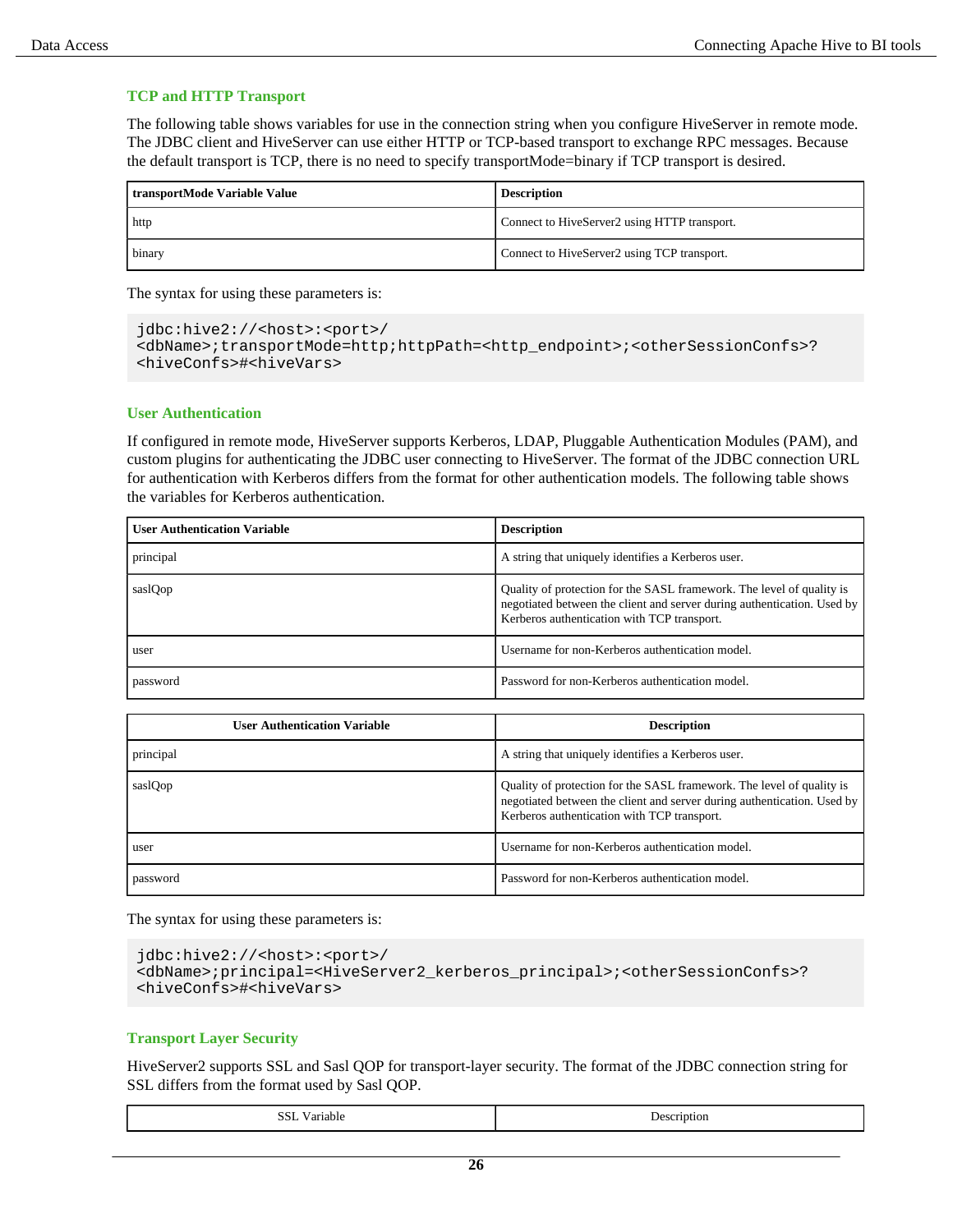| ssl                | Specifies whether to use SSL        |
|--------------------|-------------------------------------|
| sslTrustStore      | The path to the SSL TrustStore.     |
| trustStorePassword | The password to the SSL TrustStore. |

The syntax for using the authentication parameters is:

```
jdbc:hive2://<host>:<port>/
<dbName>;ssl=true;sslTrustStore=<ssl_truststore_path>;trustStorePassword=<truststore_pas
<hiveConfs>#<hiveVars>
```
When using TCP for transport and Kerberos for security, HiveServer2 uses Sasl QOP for encryption rather than SSL.

| Sasl QOP Variable | Description                                                                                                                                               |  |  |  |  |
|-------------------|-----------------------------------------------------------------------------------------------------------------------------------------------------------|--|--|--|--|
| principal         | A string that uniquely identifies a Kerberos user.                                                                                                        |  |  |  |  |
| saslOop           | The level of protection desired. For authentication, checksum, and<br>encryption, specify auth-conf. The other valid values do not provide<br>encryption. |  |  |  |  |

jdbc:hive2://<host>:<port>/ <dbName>;principal=<HiveServer2\_kerberos\_principal>;saslQop=authconf;<otherSessionConfs>?<hiveConfs>#<hiveVars>

## <span id="page-26-0"></span>**Query a SQL data source using the JdbcStorageHandler**

Using the JdbcStorageHandler, you can connect Hive to a MySQL, PostgreSQL, Oracle, DB2, or Derby data source, create an external table to represent the data, and then query the table.

#### **About this task**

In this task you create an external table that uses the JdbcStorageHandler to connect to and read a local JDBC data source.

#### **Procedure**

- **1.** Load data into a supported SQL database, such as MySQL, on a node in your cluster or familiarize yourself with existing data in the your database.
- **2.** Obtain credentials for accessing the database.
	- If you are accessing data on your network and have no security worries, you can use the user name and password that authorizes your to access Hive.
	- If you are accessing data on a remote network, create a JCEKS credential keystore on HDFS, and use credentials you specify in the process.
- **3.** Create an external table using the JdbcStorageHandler and table properties that specify the minimum information: database type, driver, database connection string, user name and password for querying hive, table name, and number of active connections to Hive.

```
CREATE EXTERNAL TABLE mytable_jdbc(
   col1 string,
   col2 int,
   col3 double
)
STORED BY 'org.apache.hive.storage.jdbc.JdbcStorageHandler'
TBLPROPERTIES (
```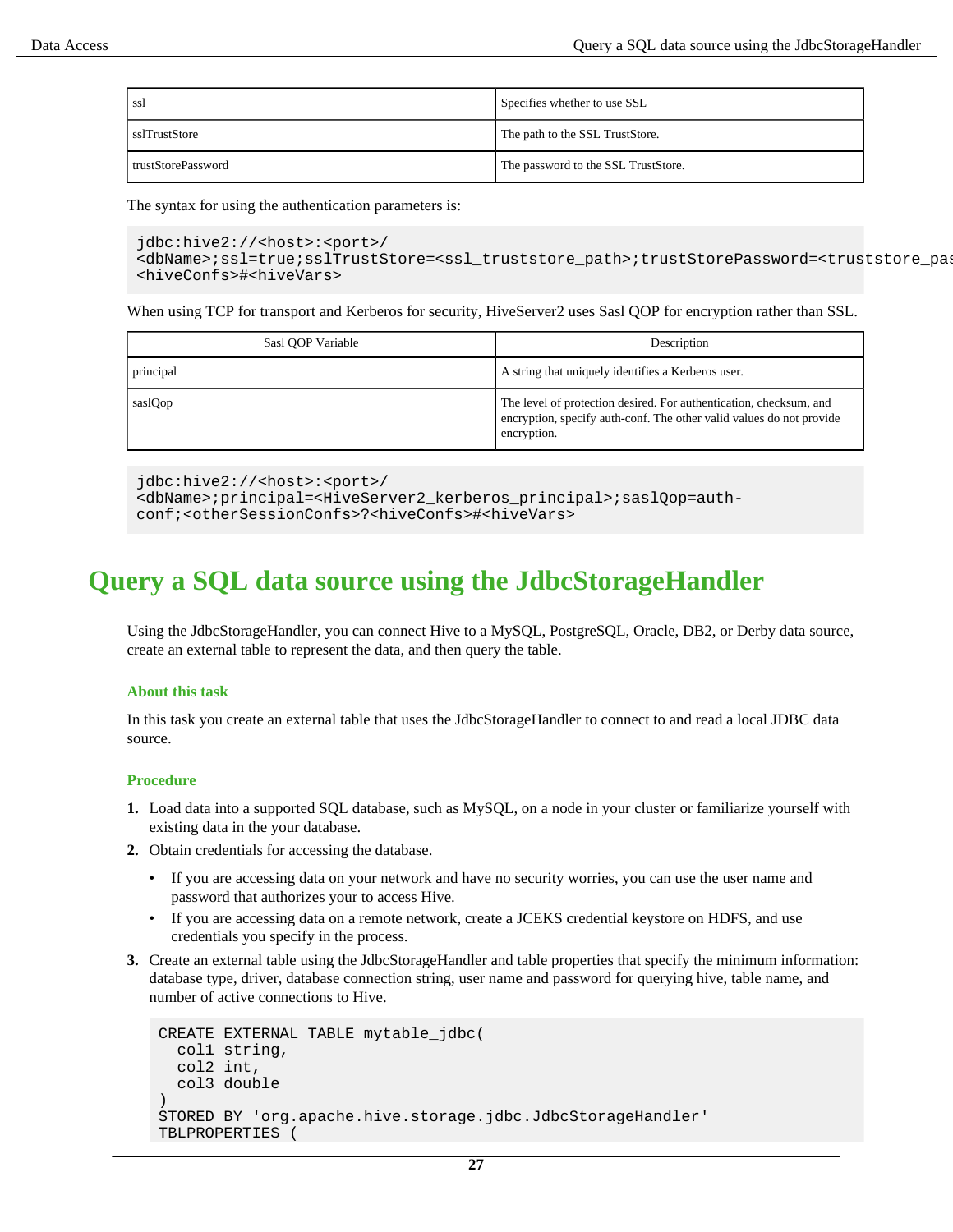```
 "hive.sql.database.type" = "MYSQL",
   "hive.sql.jdbc.driver" = "com.mysql.jdbc.Driver",
   "hive.sql.jdbc.url" = "jdbc:mysql://localhost/sample",
   "hive.sql.dbcp.username" = "hive",
   "hive.sql.dbcp.password" = "hive",
   "hive.sql.table" = "MYTABLE",
   "hive.sql.dbcp.maxActive" = "1"
);
```
**4.** Query the external table.

SELECT \* FROM mytable\_jdbc WHERE col2 = 19;

**Related Information**

[Apache Wiki: JdbcStorageHandler](https://cwiki.apache.org/confluence/display/Hive/JdbcStorageHandler)

## <span id="page-27-0"></span>**Visualizing Apache Hive data using Superset**

Using Apache Ambari, you can add Apache Superset to your cluster, connect to Hive, and visualize Hive data in insightful ways, such a chart or an aggregation.

#### **About this task**

Apache Superset is a technical preview in HDP 3.0 installed in Ambari by default and available as a service. Apache Superset is a data exploration platform for interactively visualizing data from diverse data sources, such as Hive and Druid. Superset supports more than 30 types of visualizations. In this task, you add Superset to a node in a cluster, start Superset, and connect Superset to Hive.

#### **Before you begin**

- You logged into Ambari and started the following components:
	- HiveServer
	- Hive Metastore
	- A database for the Superset metastore, such as the default MySQL Server
	- Hive clients
- You have a user name and password to access Hive.
- You have read, write, and execute permission to /user and /apps/hive/warehouse on HDFS.

#### **Related Information**

[Apache Superset tutorial](https://superset.incubator.apache.org/tutorial.html)

## <span id="page-27-1"></span>**Add the Superset service**

You can add the Apache Superset service, which is installed by default with HDP 3.0, to your cluster in Apache Ambari.

#### **About this task**

In this task, you use a wizard for customizing Superset services that includes configuring a database backend that Superset uses to store metadata, such as dashboard definitions. By default, SQLite is installed for use as the metastore in nonproduction situations.

SQLite is not a client/server SQL database. For production use, you must install a suitable database. For example purposes, in this task, you accept the default SQLite database.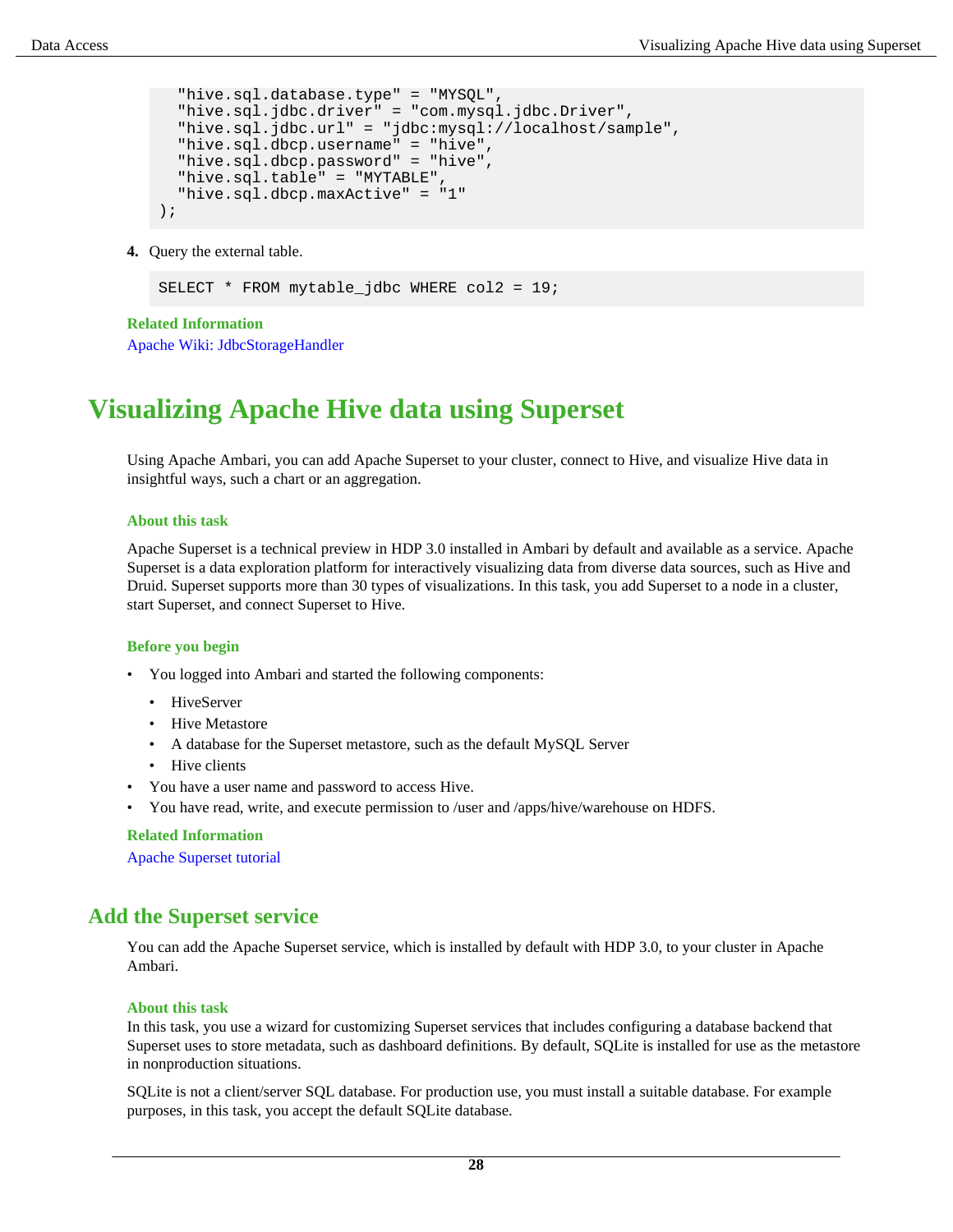You configure a SECRET\_KEY to encrypt user passwords. The key is stored in the Superset metastore. Do not change the key after setup.Upon completion of this task, you can connect Apache Hive to Superset.

#### **Before you begin**

You have installed a client/server database, such as MySQL or PostgreSQL, to use as the Superset database for storing metadata.

#### **Procedure**

- **1.** From the Ambari navigation pane, select Services, scroll down the list of services to Superset, and click Add Service.
- **2.** In the Add Service wizard, scroll down to Superset, which is selected for addition, and click Next.
- **3.** In Assign Masters, accept the single default node selected to run the Superset service, and click Next.
- **4.** In Customize Services, configure properties:

Superset Database password

Superset Database Port--Enter a port number. For example, enter 8088 if you accepted the default SQLite Superset database, or 3306 if you configured MySQL as the Superset database.

Superset SECRET\_KEY--Provide any random number in SECRET\_KEY, accept the other default settings, and scroll to the bottom of the page.

Attention message--Click Show All Properties and follow prompts to configure any properties, such as providing a Superset Admin Password.

- **5.** Click Next.
- **6.** In Customize Services, in Advanced, enter a Superset Admin password.
- **7.** Click Next, and then click Deploy,
- **8.** Click Next, and in Summary, click Complete and confirm completion. Superset appears in the Ambari navigation pane.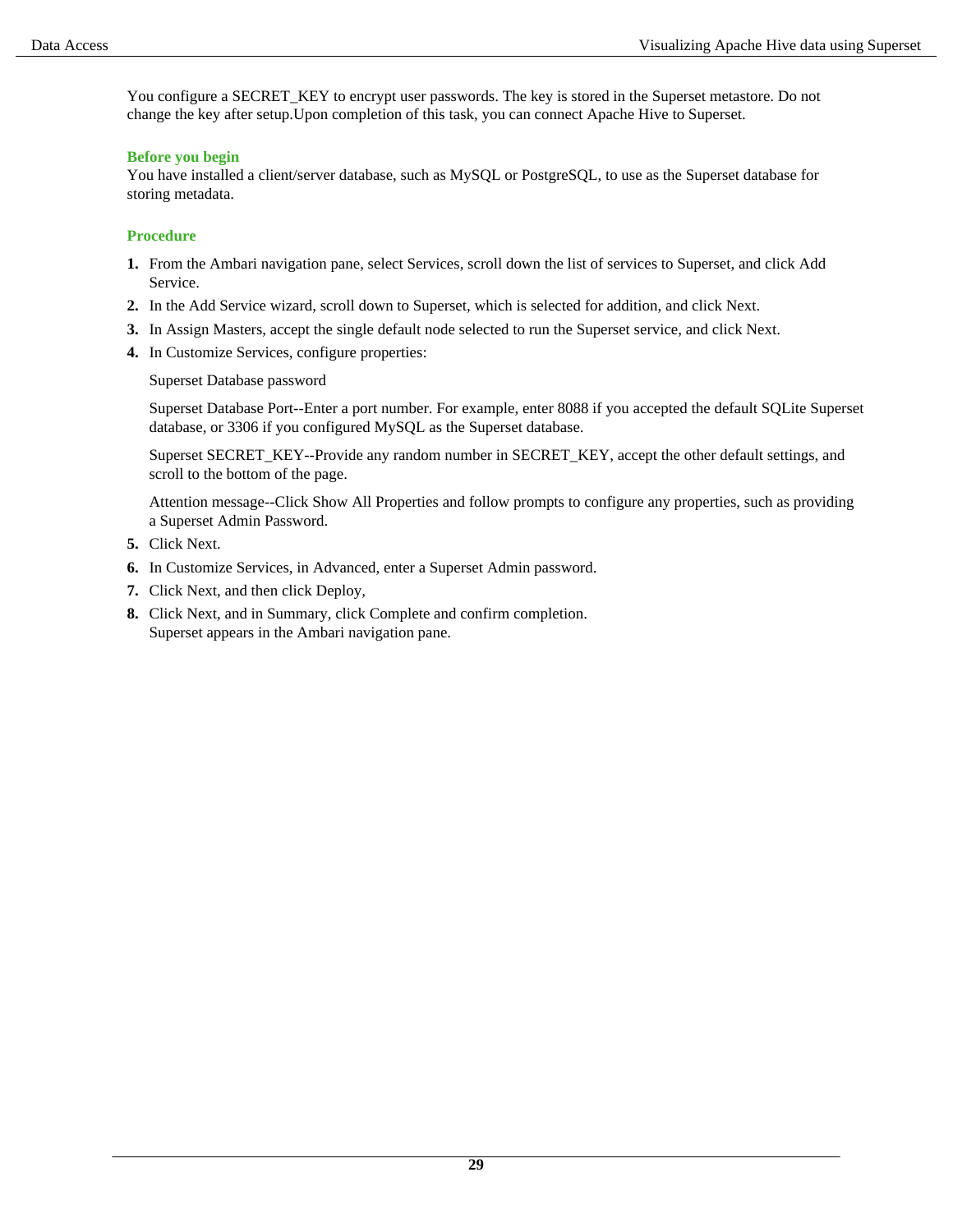

## <span id="page-29-0"></span>**Connect Apache Hive to Superset**

You can connect to Hive to create a Superset visualization.

#### **About this task**

Upon completion of this task, you can create a Superset visualization.

#### **Before you begin**

You have started the Superset service in Ambari.

#### **Procedure**

- **1.** Click Superset.
- **2.** In the Summary portion of Quick Links, click Superset and log in using your Superset user name and password. An empty dashboard appears.
- **3.** From Sources, select Databases.
- **4.** In Add Filter, add a new record.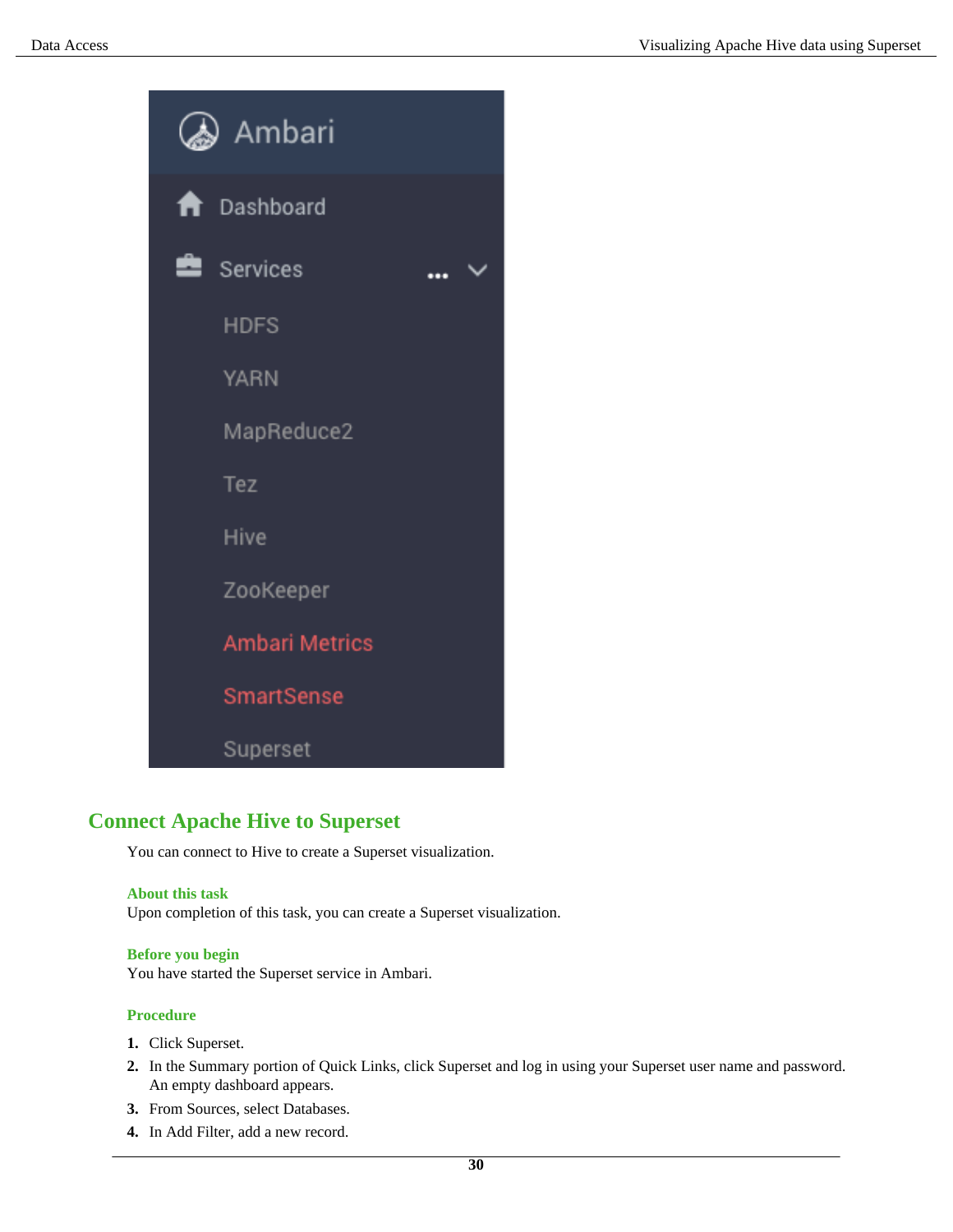- **5.** In Add Database, enter the name of your Hive database: for example, default.
- **6.** Enter the SQLAlchemy URL for accessing your database.

For example, assuming HiveServer is running on node c7402, connect the database named default to the Superset listening port 10000:

hive://hive@c7402:10000/default

ZooKeeper-based URL discovery is not supported.

- **7.** Click Test Connection. The success message appears, and the names of any tables in the database appear at the bottom of the page.
- **8.** Scroll to the bottom of the page, and click Save.

## <span id="page-30-0"></span>**Configure a Superset visualization**

In Apache Ambari, after connecting Apache Superset to Apache Hive, you can configure visualizations, such as aggregations, slices of data, or plotted data to better understand the data.

#### **About this task**

This task shows you how to create a simple visualization based on a table having the following schema:

CREATE TABLE students (name VARCHAR(64), age INT, gpa DECIMAL(3,2));

#### **Before you begin**

• You created and populated a table in the Hive warehouse.

#### **Procedure**

- **1.** Select Superset from the Ambari main menu.
- **2.** In Summary under Quick Links, click Superset.
- **3.** From the Sources menu, select Tables.
- **4.** In Add Filter, add a new record.
- **5.** On Add Table in Database, select the Hive database connected to Superset.
- **6.** In Table Name, select a Hive table, students in the example below, and click Save.
- **7.** On List Tables, click Edit Record:

| The table was created. As part of this two phase configuration process, you should now click the edit button by the new table to configure it.<br>Added Row<br>List Tables<br>$\Box$<br>Table |          |             | ≝↓              | $\Omega$<br><b>T</b> Add Filter |
|-----------------------------------------------------------------------------------------------------------------------------------------------------------------------------------------------|----------|-------------|-----------------|---------------------------------|
|                                                                                                                                                                                               |          |             |                 |                                 |
|                                                                                                                                                                                               |          |             |                 |                                 |
|                                                                                                                                                                                               |          |             |                 |                                 |
|                                                                                                                                                                                               |          |             |                 |                                 |
|                                                                                                                                                                                               |          |             |                 |                                 |
|                                                                                                                                                                                               |          |             |                 |                                 |
|                                                                                                                                                                                               |          |             |                 |                                 |
|                                                                                                                                                                                               | Database | Changed By  | <b>Modified</b> |                                 |
| O<br>$\alpha$<br>$Q_1$<br>students<br>$\sigma$                                                                                                                                                | default  | unspecified | now             |                                 |
| Edit record<br>Actions $\sim$                                                                                                                                                                 |          |             |                 | Record Count: 1                 |

**8.** On the Detail tab of Edit Table, in Table Name, enter the name of a table in the Hive database.